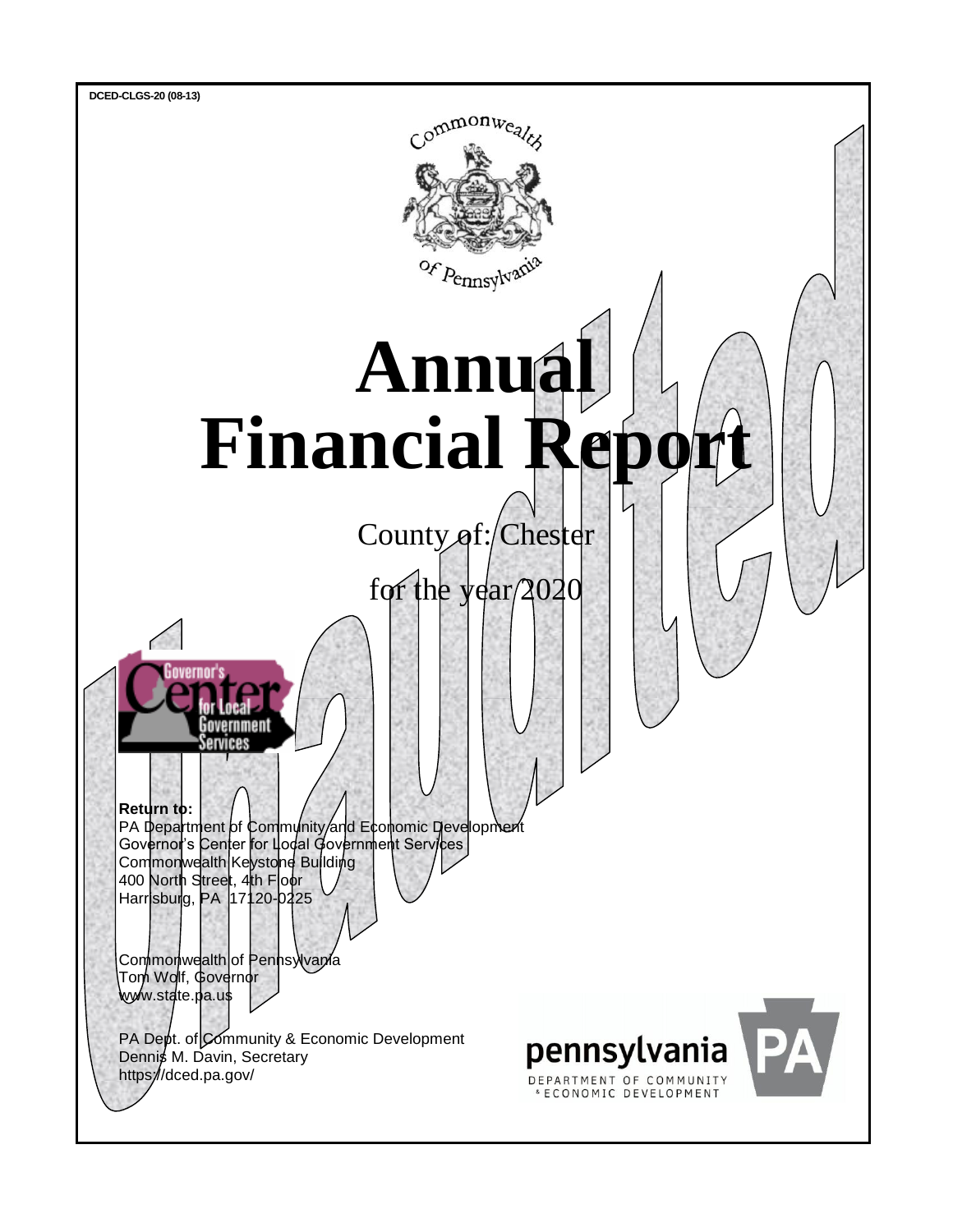**DCED-CLGS-20 (08-13)**

**Received by DCED: Approved by DCED:**  Department of Community & Economic Development Governor's Center for Local Government Services Commonwealth Keystone Building 400 North Street, 4th Floor Harrisburg, PA 17120-0225 Ph: 888-223-6837 | fax: 717-783-1402

**2020**

# **COUNTY**

# **ANNUAL FINANCIAL REPORT**

**15 COUNTY OF CHESTER**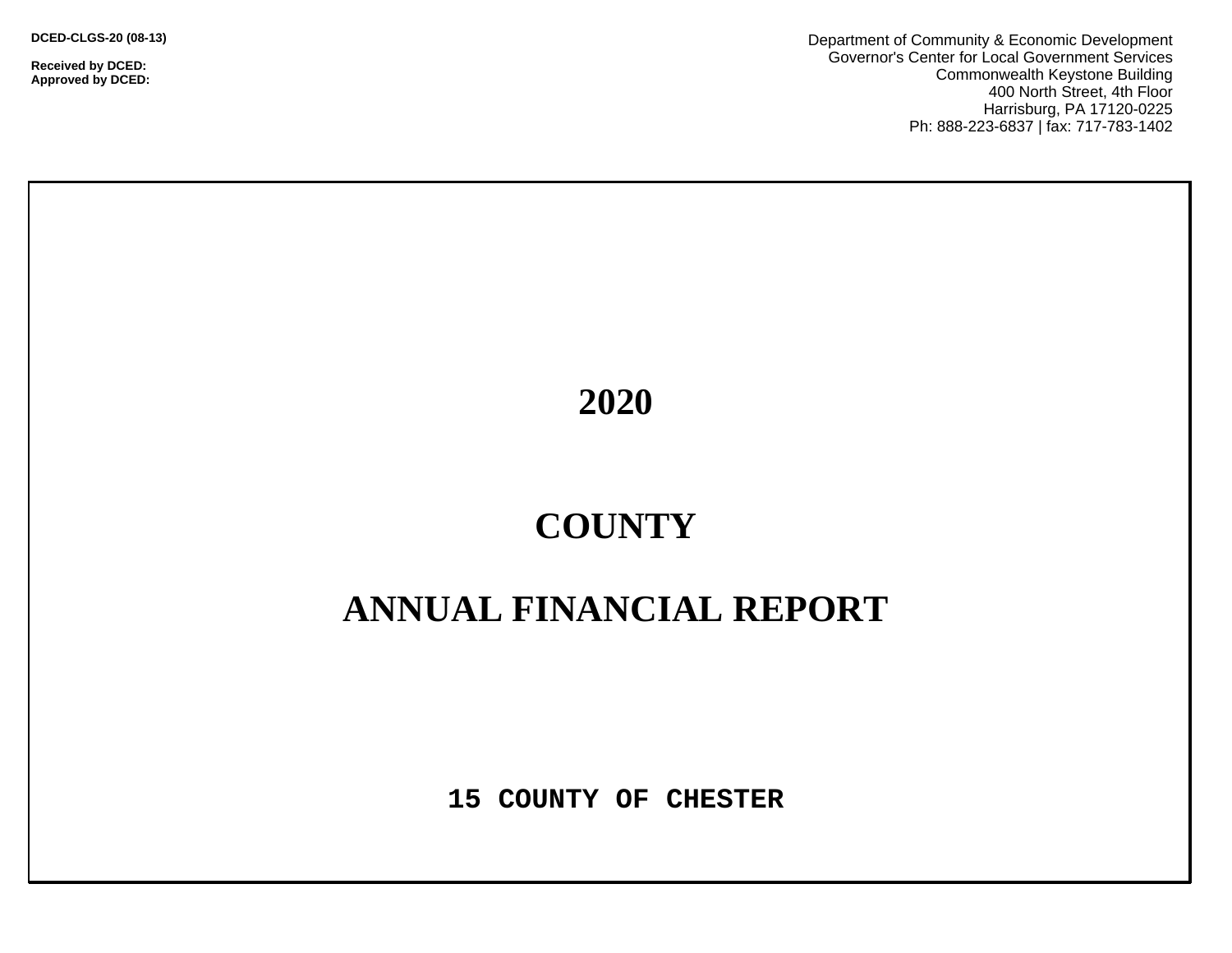DCED-CLGS-20 (08-13)

## **County of CHESTER GOVERNMENT-WIDE STATEMENT OF NET POSITION**

**December 31, 2020**

|                                                   | <b>Governmental Activities</b> | <b>Business-Type Activities</b> | <b>Total</b> |
|---------------------------------------------------|--------------------------------|---------------------------------|--------------|
| <u> CURRENT ASSETS:</u>                           |                                |                                 |              |
| Cash and cash equivalents                         | 166,048,410                    | 2,441,233                       | 168,489,643  |
| Receivables (net of allowance for uncollectibles) | 13,978,607                     | 4,300,323                       | 18,278,930   |
| Due from other governments                        | 29,527,248                     |                                 | 29,527,248   |
| Internal balances                                 | $-1,526,632$                   | 1,526,632                       |              |
| Inventories                                       | 6,995                          | 27,788                          | 34,783       |
| Prepaids                                          | 2,242,211                      | 59,791                          | 2,302,002    |
| Restricted assets:                                |                                |                                 |              |
| Temporarily restricted:                           |                                |                                 |              |
| Cash and cash equivalents                         | 29,370,578                     | 341,197                         | 29,711,775   |
| <b>Other: Other Assets</b>                        | 9,115                          |                                 | 9,115        |
| Other: Advances to subcontractors                 | 15,000                         |                                 | 15,000       |
| <u>NON-CURRENT ASSETS:</u>                        |                                |                                 |              |
| Permanently restricted:                           |                                |                                 |              |
| Investments                                       | 1,420,718                      |                                 | 1,420,718    |
| Capital assets not being depreciated:             |                                |                                 |              |
| Land                                              | 20,385,242                     |                                 | 20,385,242   |

| Permanently restricted:                          |             |            |             |
|--------------------------------------------------|-------------|------------|-------------|
| Investments                                      | 1,420,718   |            | 1,420,718   |
| apital assets not being depreciated:             |             |            |             |
| Land                                             | 20,385,242  |            | 20,385,242  |
| Construction in progress                         | 7,047,920   | 669,747    | 7,717,667   |
| apital assets net of accumulated depreciation:   |             |            |             |
| Buildings and system                             | 184,938,084 | 10,468,925 | 195,407,009 |
| Improvements other than buildings                | 16,540,347  | 306,343    | 16,846,690  |
| Machinery and equipment                          | 37,890,662  | 188,244    | 38,078,906  |
| Infrastructure                                   | 19,189,530  |            | 19,189,530  |
| Other: Land Development rights - non depreciable | 92,570,756  |            | 92,570,756  |
| Other: Land Improvements - non depreciable       | 6,397,208   |            | 6,397,208   |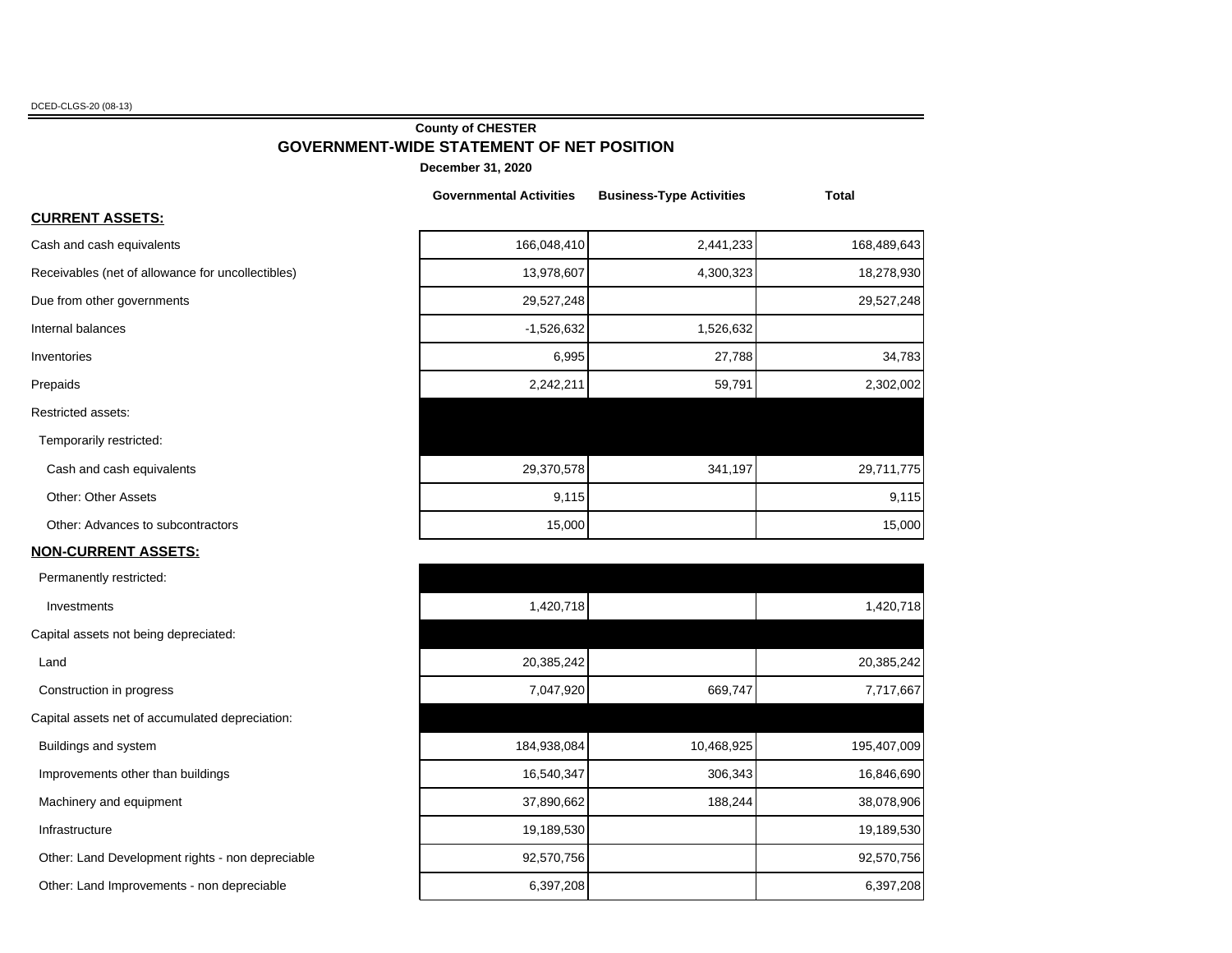#### **County of CHESTER GOVERNMENT-WIDE STATEMENT OF NET POSITION**

|                                                           | <b>Governmental Activities</b> | <b>Business-Type Activities</b> | <b>Total</b> |
|-----------------------------------------------------------|--------------------------------|---------------------------------|--------------|
| <b>NON-CURRENT ASSETS:</b>                                |                                |                                 |              |
| Other: Restricted cash and cash equivalents               | 29,039,382                     |                                 | 29,039,382   |
| Other: Other assets                                       | 129,375                        |                                 | 129,375      |
| <b>TOTAL ASSETS</b>                                       | 655,220,756                    | 20,330,223                      | 675,550,979  |
| DEFERRED OUTFLOWS OF RESOURCES:                           |                                |                                 |              |
| Deferred amount on debt refundings                        | 15,807,294                     |                                 | 15,807,294   |
| Deferrals related to pensions                             | 26,431,445                     | 3,228,937                       | 29,660,382   |
| Other: Deferrals related to OPEB                          | 1,218,870                      | 182,130                         | 1,401,000    |
| <b>TOTAL DEFERRED OUTFLOWS OF RESOURCES</b>               | 43,457,609                     | 3,411,067                       | 46,868,676   |
| TOTAL ASSETS AND DEFERRED OUTFLOWS OF<br><b>RESOURCES</b> | 698,678,365                    | 23,741,290                      | 722,419,655  |
| <b>LIABILITIES:</b>                                       |                                |                                 |              |
| Accounts payable                                          | 43,074,516                     | 27,769                          | 43,102,285   |
| Due to other governments                                  | 1,680,458                      |                                 | 1,680,458    |
| Unearned revenue                                          | 3,050,521                      |                                 | 3,050,521    |
| Funds held as fiduciary                                   |                                | 386,002                         | 386,002      |
| Other current liabilities                                 | 19,616,260                     | 4,342,705                       | 23,958,965   |
| Debt due within one year                                  | 34,075,706                     | 29,131                          | 34,104,837   |
| Debt due in more than one year                            | 534,459,607                    | 30,096                          | 534,489,703  |
| Other non-current liabilities                             | 31,823,281                     | 4,669,041                       | 36,492,322   |
| Other: Accrued salaries                                   | 3,949,962                      | 445,427                         | 4,395,389    |
| Other: Funds held in escrow                               | 405,437                        |                                 | 405,437      |
| Other: Unearned grant revenue                             | 56,283,997                     |                                 | 56,283,997   |
| Other: Capital lease payable                              | 1,670,005                      | 16,027                          | 1,686,032    |
| <b>TOTAL LIABILITIES</b>                                  | 730,089,750                    | 9,946,198                       | 740,035,948  |
| DEFERRED INFLOWS OF RESOURCES:                            |                                |                                 |              |
| Deferrals related to pensions                             | 33,610,855                     | 3,745,139                       | 37,355,994   |
| Other: Deferrals related to OPEB                          | 189,660                        | 28,340                          | 218,000      |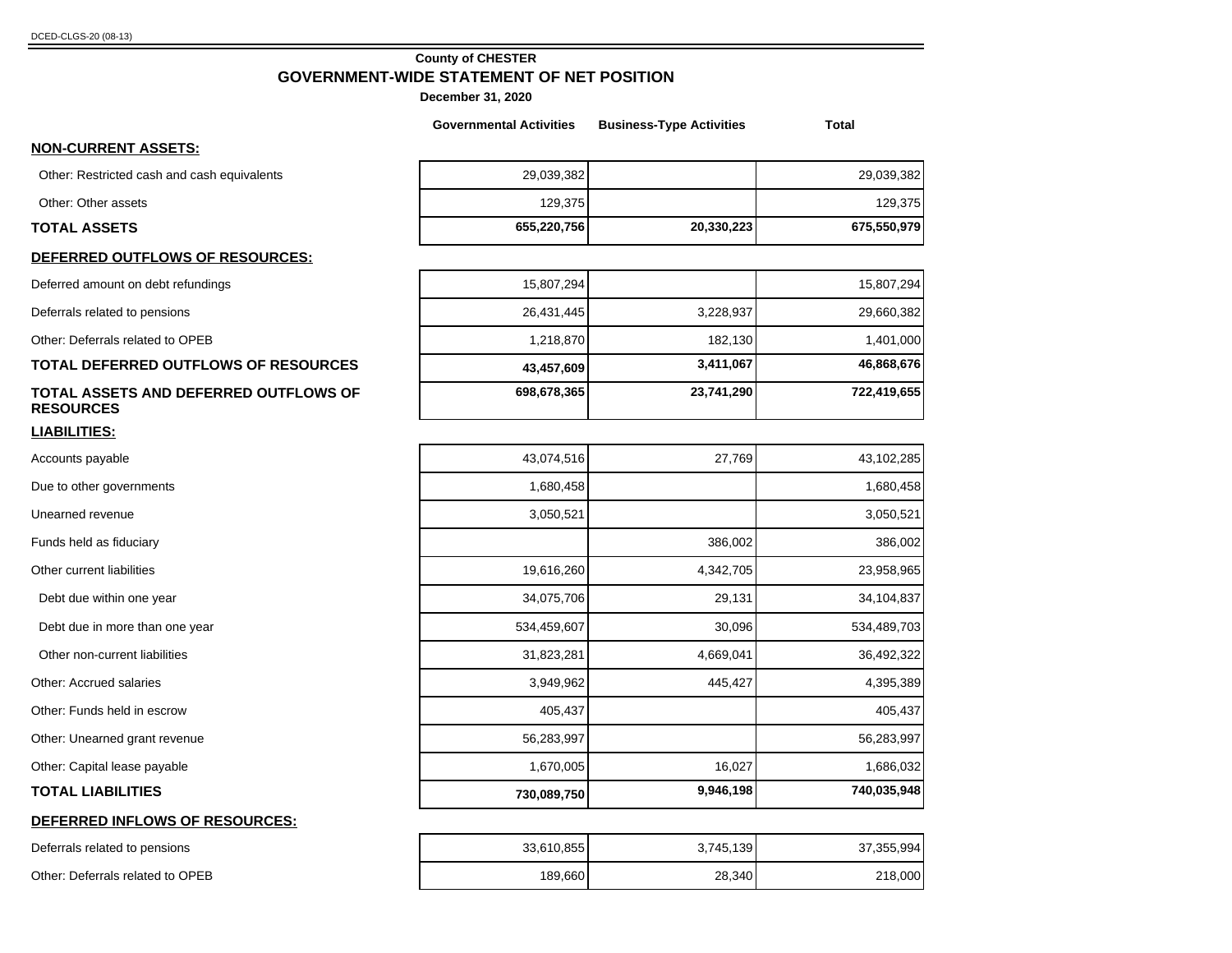### **County of CHESTER GOVERNMENT-WIDE STATEMENT OF NET POSITION**

|                                                               | <b>Governmental Activities</b> | <b>Business-Type Activities</b> | Total         |
|---------------------------------------------------------------|--------------------------------|---------------------------------|---------------|
| <b>DEFERRED INFLOWS OF RESOURCES:</b>                         |                                |                                 |               |
| Other: Deferred Fees                                          | 400,000                        |                                 | 400,000       |
| Other: Deferred real estate tax fee                           | 1,000                          |                                 | 1,000         |
| <b>TOTAL DEFERRED INFLOWS OF RESOURCES</b>                    | 34,201,515                     | 3,773,479                       | 37,974,994    |
| TOTAL LIABILITIES AND DEFERRED INFLOWS OF<br><b>RESOURCES</b> | 764,291,265                    | 13,719,677                      | 778,010,942   |
| <b>NET POSITION:</b>                                          |                                |                                 |               |
| Net investment in capital assets                              | $-15,021,780$                  | 11,527,258                      | $-3,494,522$  |
| Restricted                                                    | 24,587,411                     |                                 | 24,587,411    |
| Unrestricted                                                  | $-75,178,531$                  | $-1,505,645$                    | $-76,684,176$ |
| TOTAL NET POSITION                                            | $-65,612,900$                  | 10,021,613                      | $-55,591,287$ |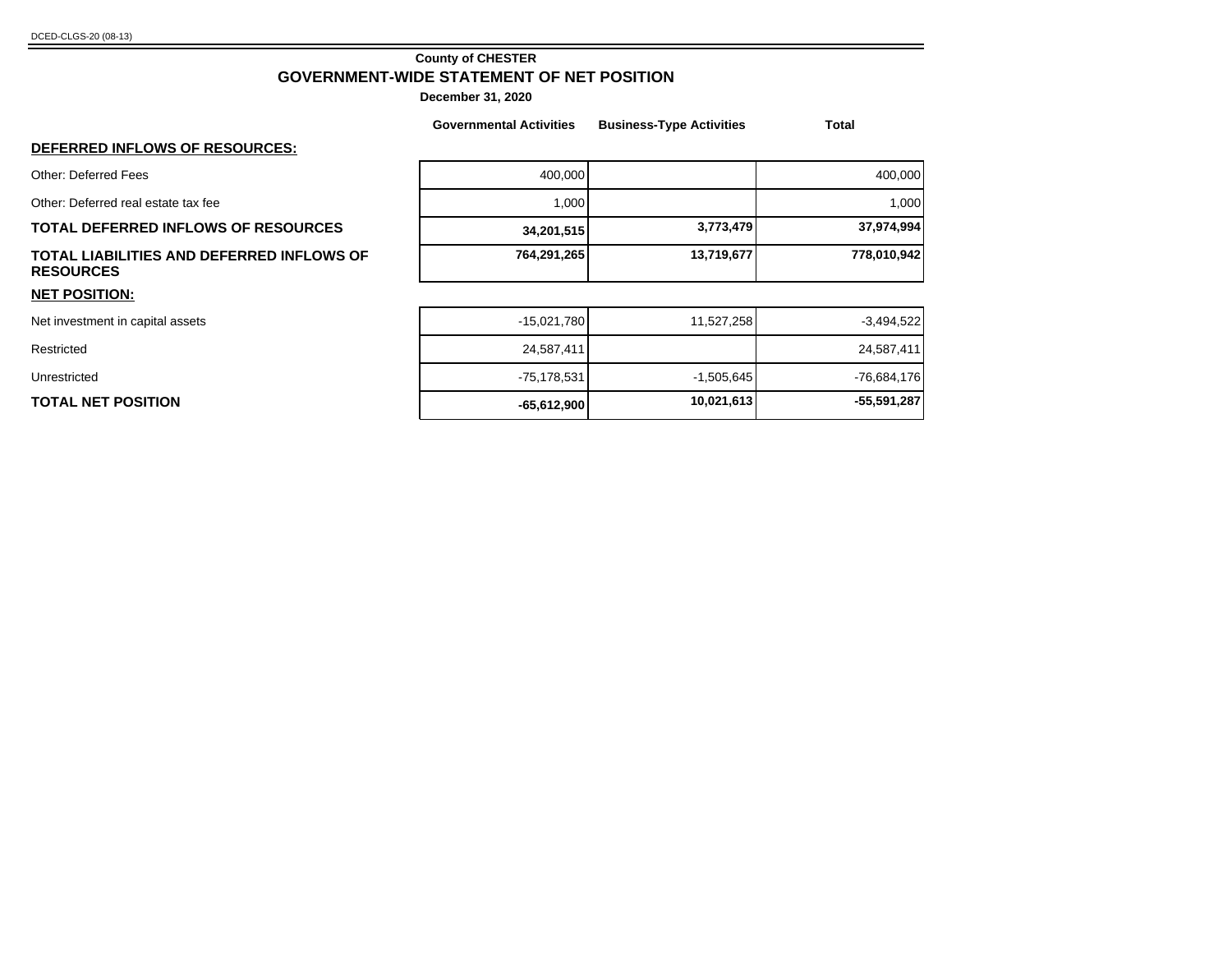### **County of CHESTER GOVERNMENT-WIDE STATEMENT OF ACTIVITIES**

**Proprietary Funds**

|                                         | <b>Expenses</b> | <b>Charges for</b><br><b>Services</b> | Operating<br><b>Grants and</b><br><b>Contributions</b> | <b>Capital Grants</b><br>and<br><b>Contributions</b> | Governmental<br><b>Activities</b> | <b>Business-type</b><br><b>Activities</b> | <b>Total</b>   |
|-----------------------------------------|-----------------|---------------------------------------|--------------------------------------------------------|------------------------------------------------------|-----------------------------------|-------------------------------------------|----------------|
| GOVERNMENTAL ACTIVITIES:                |                 |                                       |                                                        |                                                      |                                   |                                           |                |
| General government - administrative     | 73,735,646      | 6,943,826                             | 31,594,694                                             | 1,661,361                                            | $-33,535,765$                     |                                           | $-33,535,765$  |
| General government - judicial           | 47,937,074      | 6,335,182                             | 7,823,262                                              |                                                      | $-33,778,630$                     |                                           | $-33,778,630$  |
| Public safety                           | 53,650,395      | 13,258,577                            | 23,455,317                                             |                                                      | $-16,936,501$                     |                                           | $-16,936,501$  |
| Corrections                             | 48,421,946      | 5,135,361                             | 3,964,043                                              |                                                      | $-39,322,542$                     |                                           | $-39,322,542$  |
| Health and welfare                      | 203,374,147     | 4,028,666                             | 190,392,903                                            |                                                      | $-8,952,578$                      |                                           | $-8,952,578$   |
| Culture - recreation                    | 16,317,615      | 279,644                               | 133,015                                                |                                                      | $-15,904,956$                     |                                           | $-15,904,956$  |
| Conservation                            | 13,614,651      | 1,597,044                             | 582,094                                                | 566,878                                              | $-10,868,635$                     |                                           | $-10,868,635$  |
| Interest on long term debt              | 24,943,266      |                                       |                                                        |                                                      | $-24,943,266$                     |                                           | $-24,943,266$  |
| Other: Bridges                          | 1,908,442       | 2,373,935                             | 1,001,749                                              | 1,247,012                                            | 2,714,254                         |                                           | 2,714,254      |
| <b>TOTAL GOVERNMENTAL ACTIVITIES</b>    | 483,903,182     | 39,952,235                            | 258,947,077                                            | 3,475,251                                            | -181,528,619                      |                                           | $-181,528,619$ |
| <u> MAJOR BUSINESS-TYPE ACTIVITIES:</u> |                 |                                       |                                                        |                                                      |                                   |                                           |                |
| <b>Business 1</b>                       | 27,401,414      | 24,114,071                            | 3,220,908                                              |                                                      |                                   | $-66,435$                                 | $-66,435$      |
| <b>TOTAL BUSINESS-TYPE ACTIVITIES</b>   | 27,401,414      | 24,114,071                            | 3,220,908                                              |                                                      |                                   | $-66,435$                                 | $-66,435$      |
|                                         |                 |                                       |                                                        |                                                      |                                   |                                           |                |
| <b>TOTAL PRIMARY GOVERNMENTS</b>        | 511,304,596     | 64,066,306                            | 262,167,985                                            | 3,475,251                                            | -181,528,619                      | $-66,435$                                 | $-181,595,054$ |
|                                         |                 |                                       |                                                        |                                                      |                                   |                                           |                |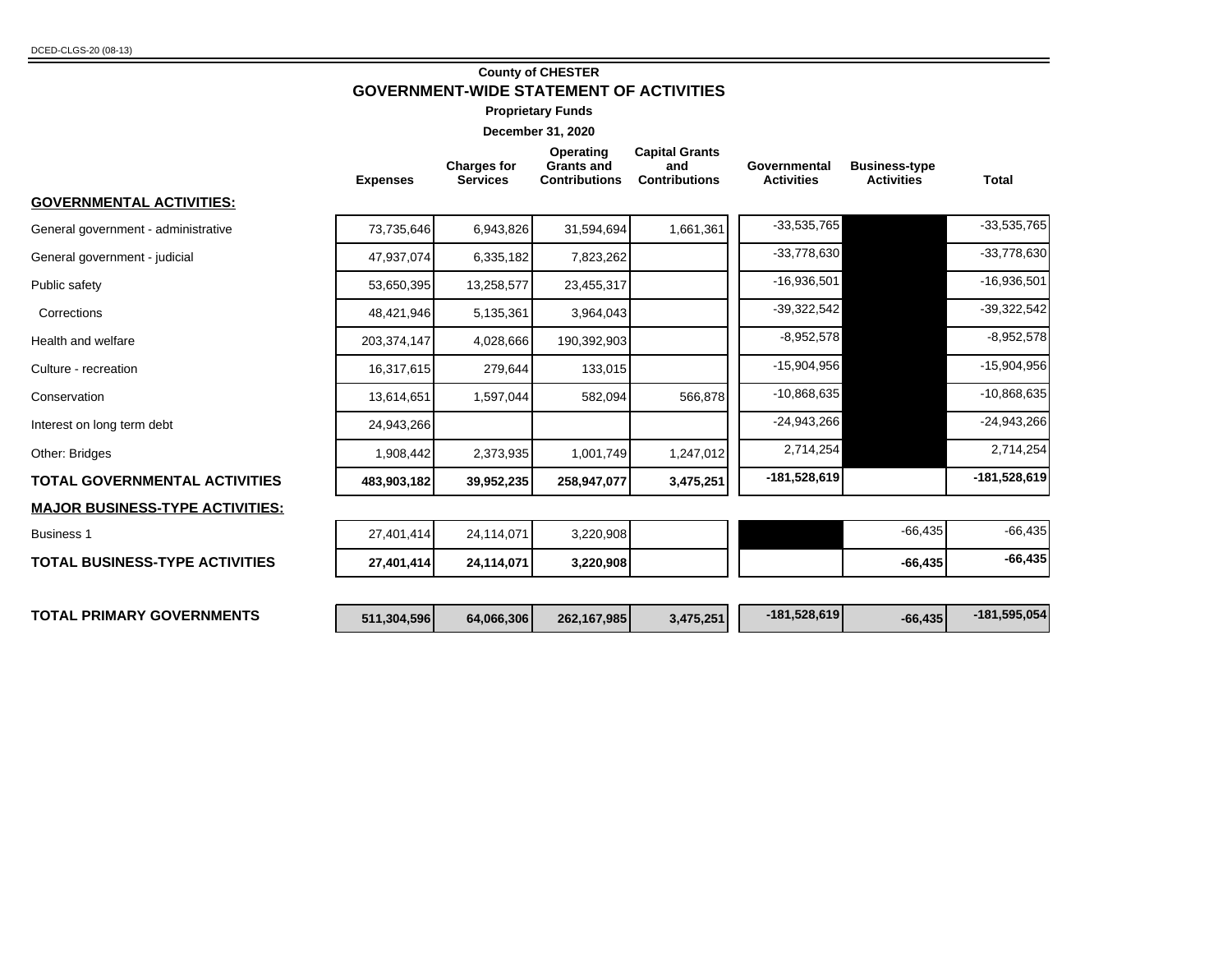#### **County of CHESTER GOVERNMENT-WIDE STATEMENT OF ACTIVITIES**

**December 31, 2020**

|                                             | <b>Governmental Activities</b> | <b>Business-Type Activities</b> | Total          |
|---------------------------------------------|--------------------------------|---------------------------------|----------------|
| <b>TOTAL PRIMARY GOVERNMENTS</b>            | $-181,528,619$                 | $-66,435$                       | $-181,595,054$ |
| <b>GENERAL REVENUES:</b>                    |                                |                                 |                |
| Real estate                                 | 168,160,565                    |                                 | 168,160,565    |
| Hotel room rental                           |                                |                                 |                |
| Personal Property                           | 21,341                         |                                 | 21,341         |
| Unrestricted investment earnings            | 2,228,695                      | 15,403                          | 2,244,098      |
| Other: Hotel                                | 2,224,372                      |                                 | 2,224,372      |
| Other: Miscellaneous                        | 17,093,313                     |                                 | 17,093,313     |
| <b>Transfers</b>                            | $-722,331$                     | 722,331                         |                |
| <b>TOTAL GENERAL REVENUES AND TRANSFERS</b> | 189,005,956                    | 737,734                         | 189,743,690    |
|                                             |                                |                                 |                |

#### **CHANGE IN NET POSITION 7,477,337 671,299 8,148,636**

# **NET POSITION - END OF YEAR -65,612,900 10,021,613 -55,591,287**

| <b>CHANGE IN NET POSITION</b>           | 7,477,337     | 671,299    | 8,148,636   |
|-----------------------------------------|---------------|------------|-------------|
| <b>NET POSITION - BEGINNING OF YEAR</b> | -73,090,237   | 9,350,314  | -63,739,923 |
| <b>NET POSITION - END OF YEAR</b>       | $-65,612,900$ | 10,021,613 | -55,591,287 |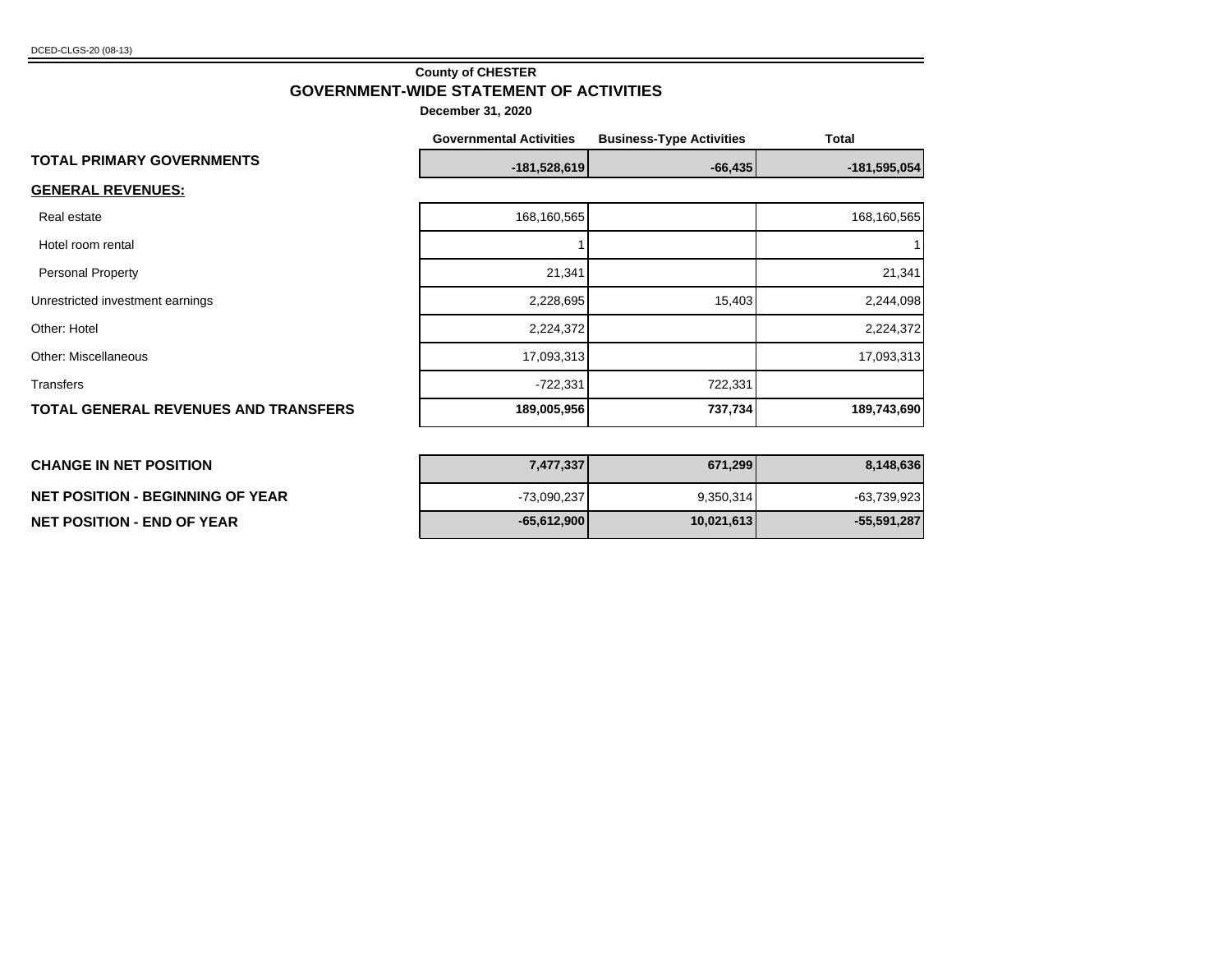#### **County of CHESTER BALANCE SHEET - GOVERNMENTAL FUNDS**

(Including the Reconciliation of Total Governmental Fund Balance to Net Position of Governmental Units)

|                                                           |             |                                                          | December 31, 2020            |                            |                        |          |             |                                                 |                                            |
|-----------------------------------------------------------|-------------|----------------------------------------------------------|------------------------------|----------------------------|------------------------|----------|-------------|-------------------------------------------------|--------------------------------------------|
|                                                           | General     | <b>Managed</b><br><b>Behavioral</b><br><b>Healthcare</b> | <b>Children</b><br>and Youth | Capital<br>Improveme<br>nt | Debt<br><b>Service</b> | Major #5 | <b>Fund</b> | Other<br>Permanent Governmental<br><b>Funds</b> | <b>Total</b><br>Government<br><b>Funds</b> |
| <b>ASSETS:</b>                                            |             |                                                          |                              |                            |                        |          |             |                                                 |                                            |
| Cash and cash equivalents                                 | 90,680,706  | 3,567,101                                                | 16,300                       | 29,370,578                 | 21,932,380             |          |             | 38,087,671                                      | 183,654,736                                |
| Receivables (net of allowance for uncollectibles)         | 7,764,022   | 147                                                      | 50,220                       | 110,168                    | 1,158,777              |          |             | 3,854,621                                       | 12,937,955                                 |
| Due from other governments                                | 5,042,788   | 9,533,032                                                | 7,088,058                    | 395,078                    |                        |          |             | 7,468,291                                       | 29,527,247                                 |
| Due from other funds                                      | 8,254,595   |                                                          |                              |                            |                        |          |             |                                                 | 8,254,595                                  |
| Inventories                                               | 6,995       |                                                          |                              |                            |                        |          |             |                                                 | 6,995                                      |
| Prepaids                                                  | 1,287,499   |                                                          | 700                          |                            |                        |          |             | 154,437                                         | 1,442,636                                  |
| Restricted assets:                                        |             |                                                          |                              |                            |                        |          |             |                                                 |                                            |
| Temporarily restricted:                                   |             |                                                          |                              |                            |                        |          |             |                                                 |                                            |
| Cash and cash equivalents                                 | 304,858     | 20,107,373                                               |                              |                            |                        |          |             | 8,627,151                                       | 29,039,382                                 |
| Investments                                               | 1,420,718   |                                                          |                              |                            |                        |          |             |                                                 | 1,420,718                                  |
| Permanently restricted:                                   |             |                                                          |                              |                            |                        |          |             |                                                 |                                            |
| Investments                                               |             |                                                          |                              |                            |                        |          |             |                                                 |                                            |
| Other: Advances to Subcontractors                         |             |                                                          | 15,000                       |                            |                        |          |             |                                                 | 15,000                                     |
| <b>Other: Other Assets</b>                                | 7,372       |                                                          |                              |                            |                        |          |             | 1,743                                           | 9,115                                      |
| <b>TOTAL ASSETS</b>                                       | 114,769,553 | 33,207,653                                               | 7,170,278                    | 29,875,824                 | 23,091,157             |          |             | 58,193,914                                      | 266,308,379                                |
| DEFERRED OUTFLOWS OF RESOURCES:                           |             |                                                          |                              |                            |                        |          |             |                                                 |                                            |
| <b>TOTAL DEFERRED OUTFLOWS OF</b><br><b>RESOURCES</b>     |             |                                                          |                              |                            |                        |          |             |                                                 |                                            |
| TOTAL ASSETS AND DEFERRED OUTFLOWS<br><b>OF RESOURCES</b> | 114,769,553 | 33,207,653                                               | 7,170,278                    | 29,875,824                 | 23,091,157             |          |             | 58,193,914                                      | 266,308,379                                |
| <b>LIABILITIES:</b>                                       |             |                                                          |                              |                            |                        |          |             |                                                 |                                            |
| Accounts payable                                          | 18,494,724  | 12,130,632                                               | 1,833,284                    | 1,610,095                  |                        |          |             | 7,718,401                                       | 41,787,136                                 |
| Due to other governments                                  | 205,211     |                                                          | 33,741                       |                            |                        |          |             | 1,441,506                                       | 1,680,458                                  |
| Due to other funds                                        |             | 683,625                                                  | 4,769,611                    | 490,912                    |                        |          |             | 2,287,905                                       | 8,232,053                                  |
| Unearned revenue                                          | 27,544,680  | 20,107,373                                               | 227,948                      |                            |                        |          |             | 4,250,488                                       | 52,130,489                                 |
| Other: Funds Held in Escrow                               | 388,133     |                                                          |                              | 10,000                     |                        |          |             | 7,305                                           | 405,438                                    |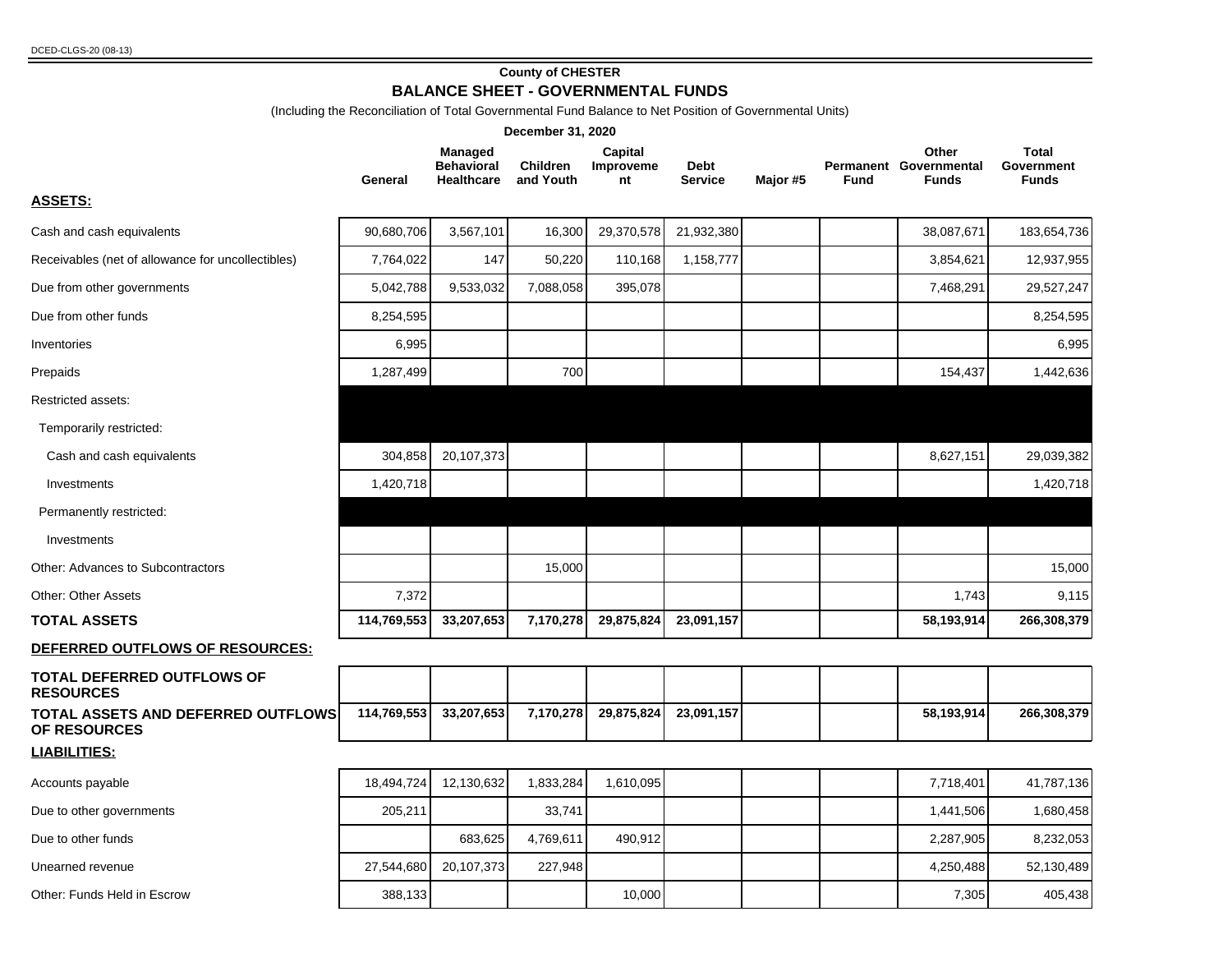#### **County of CHESTER BALANCE SHEET - GOVERNMENTAL FUNDS**

(Including the Reconciliation of Total Governmental Fund Balance to Net Position of Governmental Units)

| December 31, 2020                                                            |            |                                                          |                              |                            |                        |          |      |                                                 |                                     |
|------------------------------------------------------------------------------|------------|----------------------------------------------------------|------------------------------|----------------------------|------------------------|----------|------|-------------------------------------------------|-------------------------------------|
|                                                                              | General    | <b>Managed</b><br><b>Behavioral</b><br><b>Healthcare</b> | <b>Children</b><br>and Youth | Capital<br>Improveme<br>nt | Debt<br><b>Service</b> | Major #5 | Fund | Other<br>Permanent Governmental<br><b>Funds</b> | Total<br>Government<br><b>Funds</b> |
| <b>Other: Accrued Liabilities</b>                                            | 2,768,427  | 21,817                                                   | 293,301                      |                            |                        |          |      | 855,342                                         | 3,938,887                           |
| <b>Other: Other Liabilities</b>                                              | 2,163,971  |                                                          |                              |                            |                        |          |      |                                                 | 2,163,971                           |
| <b>Other: Other Unearned Revenue</b>                                         | 321,758    | 264,206                                                  | 12,393                       | 14,243                     |                        |          |      | 6,591,430                                       | 7,204,030                           |
| <b>TOTAL LIABILITIES</b>                                                     | 51,886,904 | 33,207,653                                               | 7,170,278                    | 2,125,250                  |                        |          |      | 23, 152, 377                                    | 117,542,462                         |
| DEFERRED INFLOWS OF RESOURCES:                                               |            |                                                          |                              |                            |                        |          |      |                                                 |                                     |
| <b>Other: Deferred Fees</b>                                                  | 400,000    |                                                          |                              |                            |                        |          |      |                                                 | 400,000                             |
| Other: Unavailable real estate taxes                                         | 2,756,515  |                                                          |                              |                            | 952,363                |          |      | 240,612                                         | 3,949,490                           |
| Other: Deferred real estate taxes                                            | 1,000      |                                                          |                              |                            |                        |          |      |                                                 | 1,000                               |
| Other: Deferred tax claim fees                                               | 868.005    |                                                          |                              |                            |                        |          |      |                                                 | 868,005                             |
| <b>TOTAL DEFERRED INFLOWS OF</b><br><b>RESOURCES</b>                         | 4,025,520  |                                                          |                              |                            | 952,363                |          |      | 240,612                                         | 5,218,495                           |
| <b>TOTAL LIABILITIES AND DEFERRED</b><br><b>INFLOWS OF INFLOWS RESOURCES</b> | 55,912,424 | 33,207,653                                               | 7,170,278                    | 2,125,250                  | 952,363                |          |      | 23,392,989                                      | 122,760,957                         |
| <b>FUND BALANCES:</b>                                                        |            |                                                          |                              |                            |                        |          |      |                                                 |                                     |
| Nonspendable                                                                 |            |                                                          |                              |                            |                        |          |      |                                                 |                                     |
| Not in spendable form                                                        | 1,294,493  |                                                          |                              |                            |                        |          |      |                                                 | 1,294,493                           |
| Requirement to be maintained intact                                          |            |                                                          |                              |                            |                        |          |      | 342,799                                         | 342,799                             |
| Restricted fund balance                                                      |            |                                                          |                              |                            |                        |          |      |                                                 |                                     |
| Other: Capital projects                                                      |            |                                                          |                              | 27,274,743                 |                        |          |      |                                                 | 27,274,743                          |
| Other: Agricultural easement                                                 |            |                                                          |                              | 403,075                    |                        |          |      |                                                 | 403,075                             |
| Other: Act 13 - impact fee revenues                                          |            |                                                          |                              | 72,756                     |                        |          |      | 4,155,042                                       | 4,227,798                           |
| Other: County records improvement                                            |            |                                                          |                              |                            |                        |          |      | 333,190                                         | 333,190                             |
| Other: Child support enforcement                                             |            |                                                          |                              |                            |                        |          |      | 450,000                                         | 450,000                             |
| Other: Bridge construction and maintenance                                   |            |                                                          |                              |                            |                        |          |      | 203,305                                         | 203,305                             |
| Other: County fee local use fund                                             |            |                                                          |                              |                            |                        |          |      | 9,947,038                                       | 9,947,038                           |
| Other: Affordable housing act                                                |            |                                                          |                              |                            |                        |          |      | 1,197,637                                       | 1,197,637                           |
| Other: Hatfield trust - spendable                                            |            |                                                          |                              |                            |                        |          |      | 271,544                                         | 271,544                             |
| Other: Inmate welfare                                                        |            |                                                          |                              |                            |                        |          |      | 4,040,471                                       | 4,040,471                           |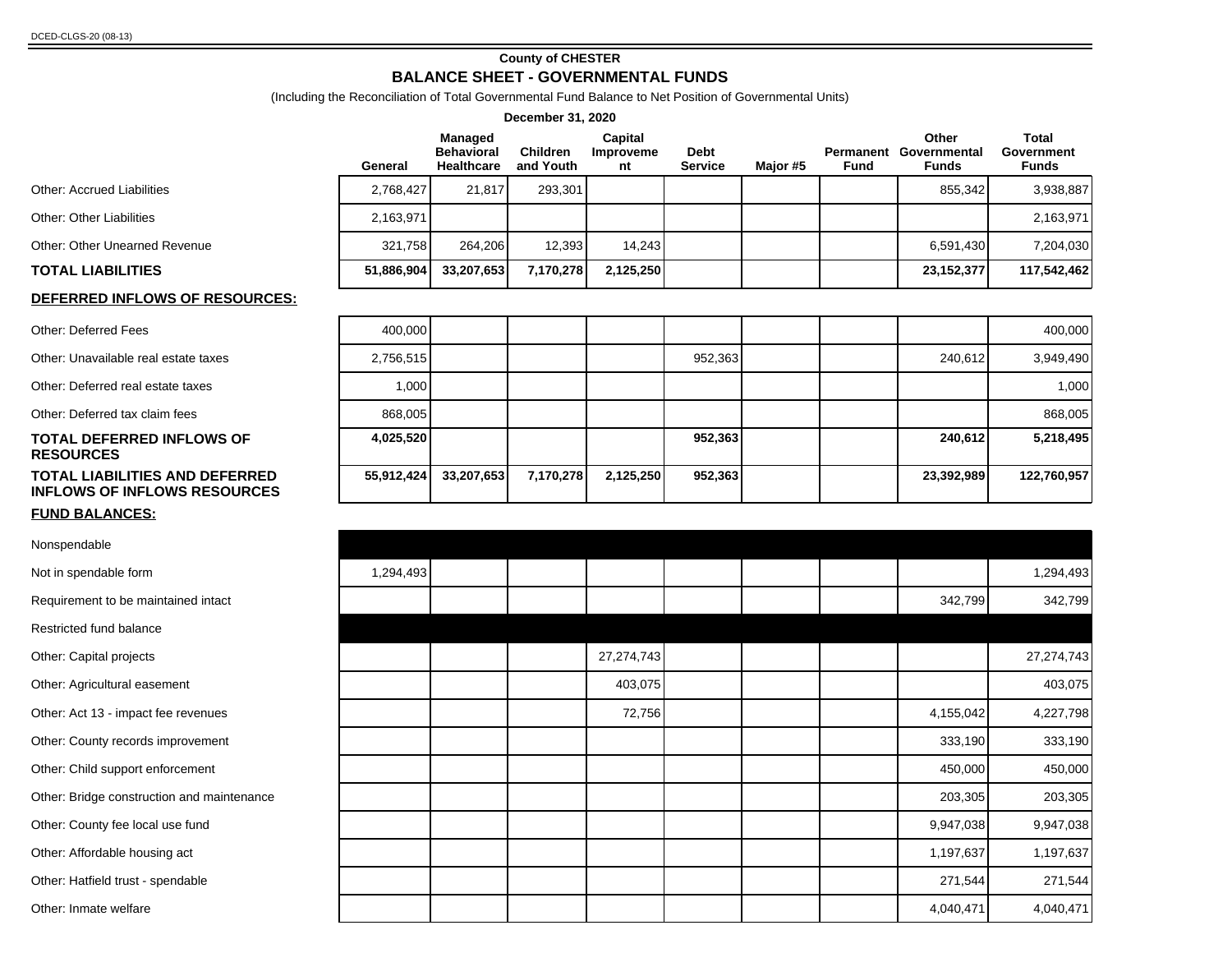#### **County of CHESTER BALANCE SHEET - GOVERNMENTAL FUNDS**

(Including the Reconciliation of Total Governmental Fund Balance to Net Position of Governmental Units)

|                                                                                       |             |                                            | December 31, 2020            |                            |                        |          |                   |                                |                              |
|---------------------------------------------------------------------------------------|-------------|--------------------------------------------|------------------------------|----------------------------|------------------------|----------|-------------------|--------------------------------|------------------------------|
|                                                                                       | General     | Managed<br><b>Behavioral</b><br>Healthcare | <b>Children</b><br>and Youth | Capital<br>Improveme<br>nt | Debt<br><b>Service</b> | Major #5 | Permanent<br>Fund | Other<br>Governmental<br>Funds | Total<br>Government<br>Funds |
| Committed fund balance                                                                |             |                                            |                              |                            |                        |          |                   |                                |                              |
| Assigned fund balance                                                                 |             |                                            |                              |                            |                        |          |                   |                                |                              |
| Other: Appropriations for subsequent years budget                                     | 8,000,000   |                                            |                              |                            |                        |          |                   |                                | 8,000,000                    |
| Other: Capital projects                                                               |             |                                            |                              |                            |                        |          |                   | 7,171,335                      | 7,171,335                    |
| Other: Working capital reserve                                                        | 18,400,000  |                                            |                              |                            |                        |          |                   |                                | 18,400,000                   |
| Other: Retirement of long term debt                                                   |             |                                            |                              |                            | 22,138,794             |          |                   |                                | 22,138,794                   |
| Other: Upkeep of county parks                                                         |             |                                            |                              |                            |                        |          |                   | 3,925,917                      | 3,925,917                    |
| Other: Upkeep of county libraries                                                     |             |                                            |                              |                            |                        |          |                   | 2,762,647                      | 2,762,647                    |
| Unassigned fund balance*                                                              | 31,162,636  |                                            |                              |                            |                        |          |                   |                                | 31,162,636                   |
| <b>TOTAL FUND BALANCE</b>                                                             | 58,857,129  |                                            |                              | 27,750,574                 | 22,138,794             |          |                   | 34,800,925                     | 143,547,422                  |
| <b>TOTAL LIABILITIES, DEFERRED INFLOWS OF</b><br><b>RESOURCES &amp; FUND BALANCES</b> | 114,769,553 | 33,207,653                                 | 7,170,278                    | 29,875,824                 | 23,091,157             |          |                   | 58,193,914                     | 266,308,379                  |

| Amounts reported for governmental activities in the statement of net assets are different because:                                                                                                  |                |
|-----------------------------------------------------------------------------------------------------------------------------------------------------------------------------------------------------|----------------|
| Internal service funds are used by management to charge certain costs to county departments and employees                                                                                           |                |
| The assets, deferred outflows of resources, liabilities and deferred inflows of resources of the internal service funds are included in governmental activities in the<br>STATEMENT OF NET POSITION | 7,074,684      |
| Long-term liabilities and deferred inflows are not due and payable in the current period and therefore are not reported as a fund liability                                                         | $-605,430,213$ |
| The difference in net position between full accrual accounting and modified accrual accounting is due to differing revenue recognition criteria between the two methods                             | 129,375        |
| The difference in net position between full accrual accounting and modified accrual accounting is due to differing expenditure recognition criteria between the two<br>methods                      | 4,817,495      |
| Capital assets used in government activities are not financial resources and, therefore, are not reported in the funds                                                                              | 384,248,337    |
| Other: _______________                                                                                                                                                                              |                |
| <b>NET POSITION OF GOVERNMENTAL ACTIVITIES</b>                                                                                                                                                      | $-65,612,900$  |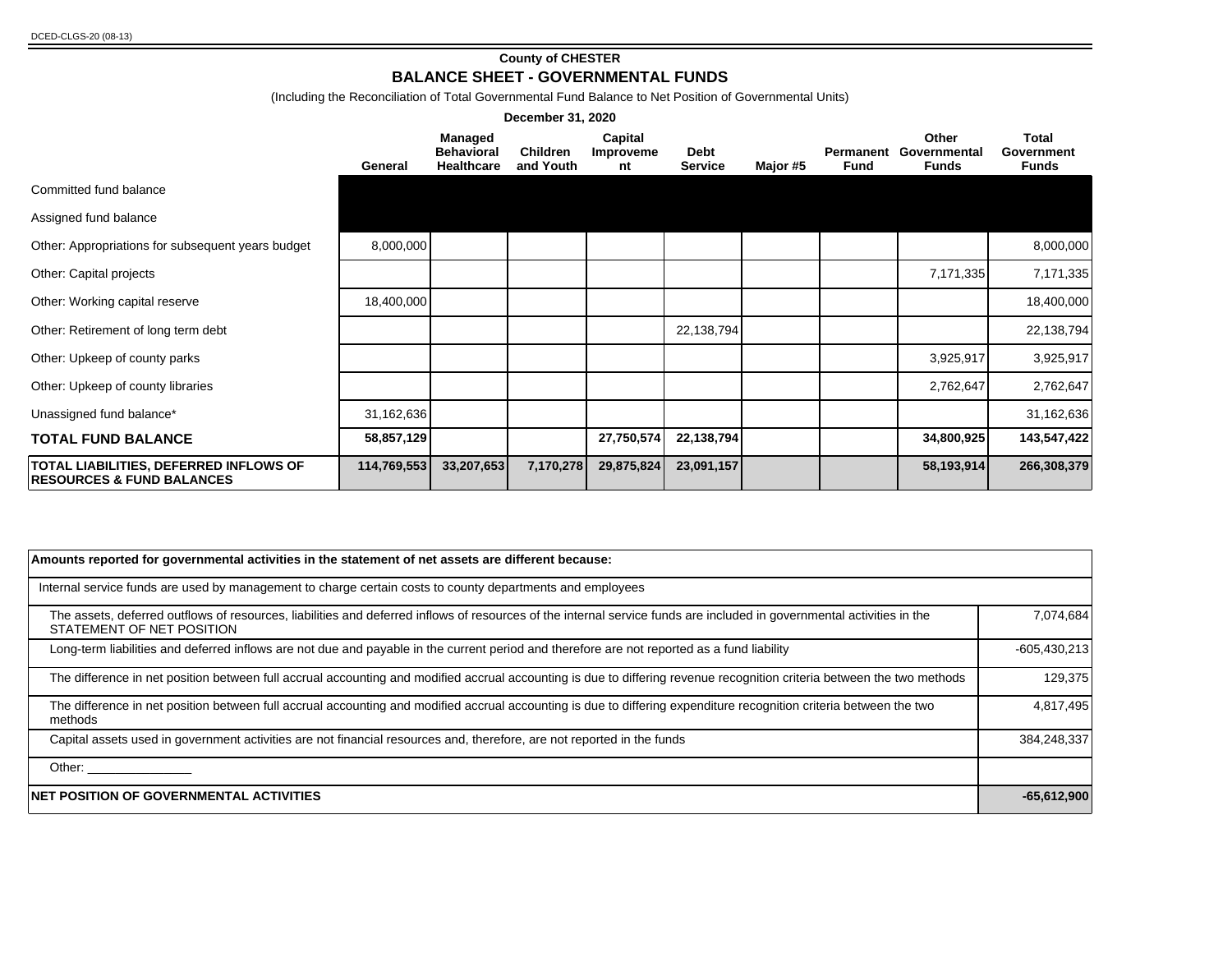#### **County of CHESTER STATEMENT OF REVENUES, EXPENDITURES AND CHANGES IN FUND BALANCES**

#### **GOVERNMENTAL FUNDS**

**December 31, 2020**

|                                         | General     | Managed<br><b>Behavioral</b><br><b>Healthcare</b> | <b>Children and</b><br>Youth | Capital<br><b>Improvement</b> Debt Service |            | Major #5 | Permanent<br><b>Fund</b> | Other<br>Governmental<br><b>Funds</b> | <b>Total</b><br>Government<br><b>Funds</b> |
|-----------------------------------------|-------------|---------------------------------------------------|------------------------------|--------------------------------------------|------------|----------|--------------------------|---------------------------------------|--------------------------------------------|
| <b>REVENUES:</b>                        |             |                                                   |                              |                                            |            |          |                          |                                       |                                            |
| TAXES:                                  |             |                                                   |                              |                                            |            |          |                          |                                       |                                            |
| Real estate                             | 119,140,954 |                                                   |                              |                                            | 39,228,077 |          |                          | 9,458,027                             | 167,827,058                                |
| Hotel room rental                       |             |                                                   |                              |                                            |            |          |                          | 2,224,372                             | 2,224,373                                  |
| Other: Personal Property                | 21,341      |                                                   |                              |                                            |            |          |                          |                                       | 21,341                                     |
| <b>TOTAL TAXES</b>                      | 119,162,296 |                                                   |                              |                                            | 39,228,077 |          |                          | 11,682,399                            | 170,072,772                                |
| <b>INTERGOVERNMENTAL REVENUES:</b>      |             |                                                   |                              |                                            |            |          |                          |                                       |                                            |
| Federal                                 | 62,125,149  |                                                   | 3,604,757                    | 1,661,361                                  |            |          |                          | 31,754,742                            | 99,146,009                                 |
| <b>State</b>                            | 5,672,476   | 98,060,781                                        | 18,640,037                   | 566,877                                    |            |          |                          | 36,680,946                            | 159,621,117                                |
| Local government units                  | 396,471     | 62,500                                            |                              |                                            |            |          |                          |                                       | 458,971                                    |
| <b>TOTAL INTERGOVERNMENTAL REVENUES</b> | 68,194,096  | 98,123,281                                        | 22,244,794                   | 2,228,238                                  |            |          |                          | 68,435,688                            | 259,226,097                                |
| <b>Charges for Service</b>              | 20,013,083  |                                                   | 270,302                      |                                            |            |          |                          | 15,694,856                            | 35,978,241                                 |
|                                         | 20,013,083  |                                                   | 270,302                      |                                            |            |          |                          | 15,694,856                            | 35,978,241                                 |
| <b>MISCELLANEOUS REVENUES:</b>          |             |                                                   |                              |                                            |            |          |                          |                                       |                                            |
| Interest earnings                       | 1,088,336   |                                                   |                              | 343,798                                    | 321,232    |          |                          | 378,272                               | 2,131,638                                  |
| Rents                                   | 72,398      |                                                   |                              |                                            |            |          |                          | 291,071                               | 363,469                                    |
| Other: Other                            | 7,940,569   |                                                   | 17,653                       | 256,388                                    | 800,846    |          |                          | 3,771,762                             | 12,787,218                                 |
| <b>TOTAL MISCELLANEOUS REVENUES</b>     | 9,101,303   |                                                   | 17,653                       | 600,186                                    | 1,122,078  |          |                          | 4,441,105                             | 15,282,325                                 |
|                                         |             |                                                   |                              |                                            |            |          |                          |                                       |                                            |
| <b>TOTAL REVENUES</b>                   | 216,470,778 | 98,123,281                                        | 22,532,749                   | 2,828,424                                  | 40,350,155 |          |                          | 100,254,048                           | 480,559,435                                |
| <b>EXPENDITURES:</b>                    |             |                                                   |                              |                                            |            |          |                          |                                       |                                            |
| General government - administrative     | 64,471,838  |                                                   |                              | 280,006                                    | 10,292     |          |                          | 92,522                                | 64,854,658                                 |
| General government - judicial           | 39,633,999  |                                                   |                              |                                            |            |          |                          | 6,505,452                             | 46,139,451                                 |

Public safety 27,040,422 16,359,250 43,399,672 Corrections 46,306,564 851,599 47,158,163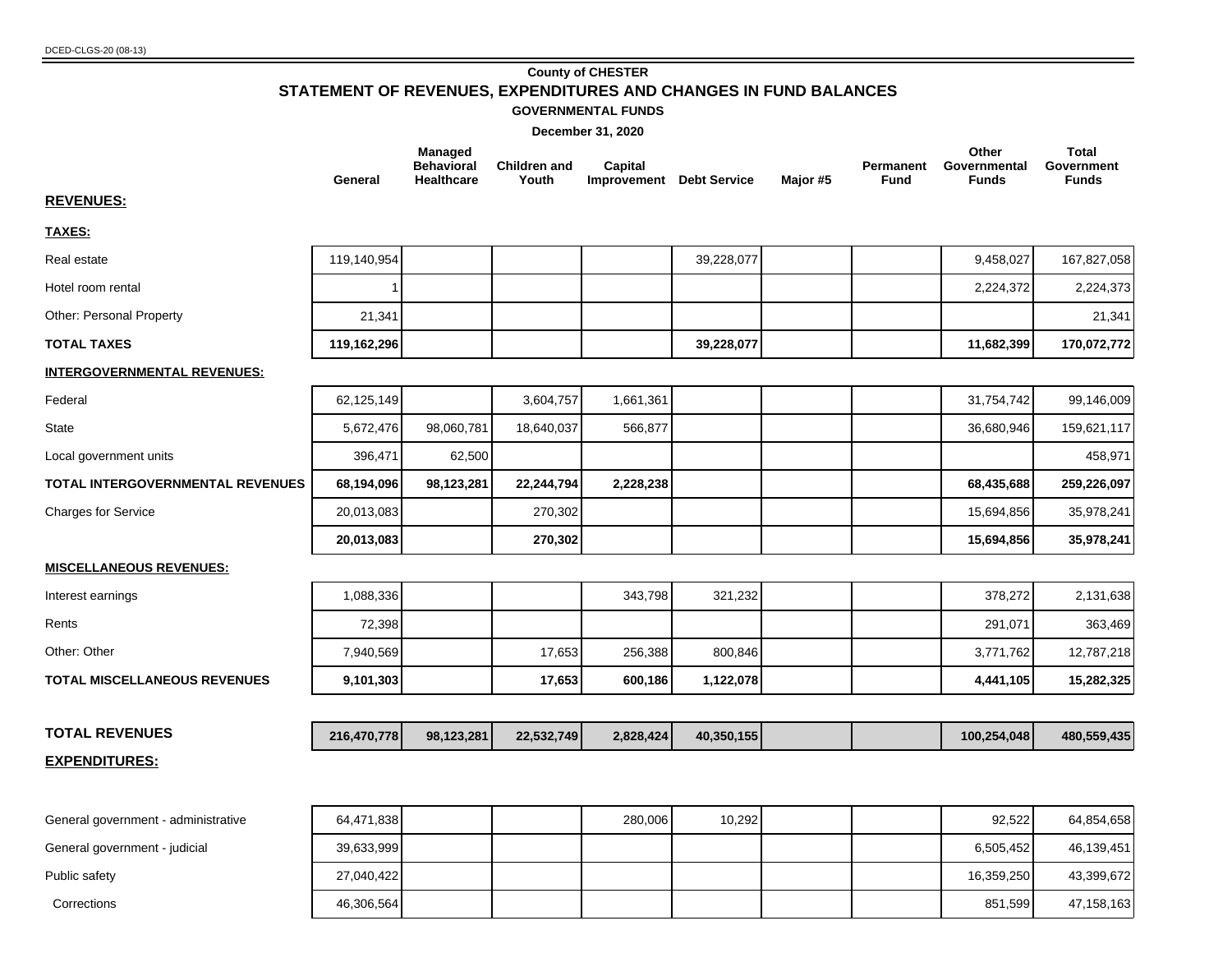#### DCED-CLGS-20 (08-13)

## **County of CHESTER STATEMENT OF REVENUES, EXPENDITURES AND CHANGES IN FUND BALANCES**

#### **GOVERNMENTAL FUNDS**

|                                                             | General       | <b>Managed</b><br><b>Behavioral</b><br>Healthcare | <b>Children and</b><br>Youth | Capital<br><b>Improvement</b> Debt Service |              | Major #5 | Permanent<br><b>Fund</b> | Other<br>Governmental<br><b>Funds</b> | <b>Total</b><br>Government<br><b>Funds</b> |
|-------------------------------------------------------------|---------------|---------------------------------------------------|------------------------------|--------------------------------------------|--------------|----------|--------------------------|---------------------------------------|--------------------------------------------|
| Health and welfare                                          | 11,475,772    | 97,171,288                                        | 27,897,444                   | 1,090,293                                  |              |          |                          | 65,527,324                            | 203, 162, 121                              |
| Culture - recreation                                        |               |                                                   |                              | 31,414                                     |              |          |                          | 14,181,779                            | 14,213,193                                 |
| Conservation                                                | 6,027,278     |                                                   |                              | 7,511,116                                  |              |          |                          | 192,241                               | 13,730,635                                 |
| <b>Debt Service</b>                                         | 468,387       |                                                   | 33,969                       | 201,839                                    | 78,803,522   |          |                          | 809,438                               | 80,317,155                                 |
| Other: Bridges                                              |               |                                                   |                              |                                            |              |          |                          | 2,283,884                             | 2,283,884                                  |
| Other: Other                                                | 953,586       |                                                   |                              | 5,787,759                                  |              |          |                          | 1,570,210                             | 8,311,555                                  |
| <b>TOTAL EXPENDITURES</b>                                   | 196,377,846   | 97,171,288                                        | 27,931,413                   | 14,902,427                                 | 78,813,814   |          |                          | 108,373,699                           | 523,570,487                                |
| <b>OTHER FINANCIAL SOURCES/(USES):</b>                      |               |                                                   |                              |                                            |              |          |                          |                                       |                                            |
| <b>Interfund Operating Transfers</b>                        | $-14,272,399$ | $-951,993$                                        | 5,398,664                    | $-242,859$                                 | $-489,853$   |          |                          | 9,836,109                             | $-722,331$                                 |
| Sale of capital assets                                      | 202,108       |                                                   |                              |                                            |              |          |                          | 68,474                                | 270,582                                    |
| Other: Issuance of refunding bonds                          |               |                                                   |                              |                                            | 26,370,000   |          |                          |                                       | 26,370,000                                 |
| Other: Issuance of G.O. bonds                               |               |                                                   |                              | 36,160,000                                 |              |          |                          |                                       | 36,160,000                                 |
| Other: Premium on bonds                                     |               |                                                   |                              | 6,045,117                                  | 3,260,493    |          |                          |                                       | 9,305,610                                  |
| Other: Vehicle capital lease                                | 192,202       |                                                   |                              |                                            |              |          |                          | 95,627                                | 287,829                                    |
| <b>TOTAL OTHER FINANCING SOURCES/</b><br>(USES)             | $-13,878,089$ | $-951,993$                                        | 5,398,664                    | 41,962,258                                 | 29,140,640   |          |                          | 10,000,210                            | 71,671,690                                 |
|                                                             |               |                                                   |                              |                                            |              |          |                          |                                       |                                            |
| <b>CHANGE IN FUND BALANCES</b>                              | 6,214,843     |                                                   |                              | 29,888,255                                 | $-9,323,019$ |          |                          | 1,880,559                             | 28,660,638                                 |
|                                                             |               |                                                   |                              |                                            |              |          |                          |                                       |                                            |
| <b>FUND BALANCE (DEFICIT) -</b><br><b>BEGINNING OF YEAR</b> | 52,642,286    |                                                   |                              | $-2,137,681$                               | 31,461,813   |          |                          | 32,920,366                            | 114,886,784                                |

| <b>FUND BALANCES (DEFICIT) - END OF</b> | 58.857.129 |  | 27.750.574 | 22,138,794 |  | 34.800.925 | 143,547,422 |
|-----------------------------------------|------------|--|------------|------------|--|------------|-------------|
| <b>YEAR</b>                             |            |  |            |            |  |            |             |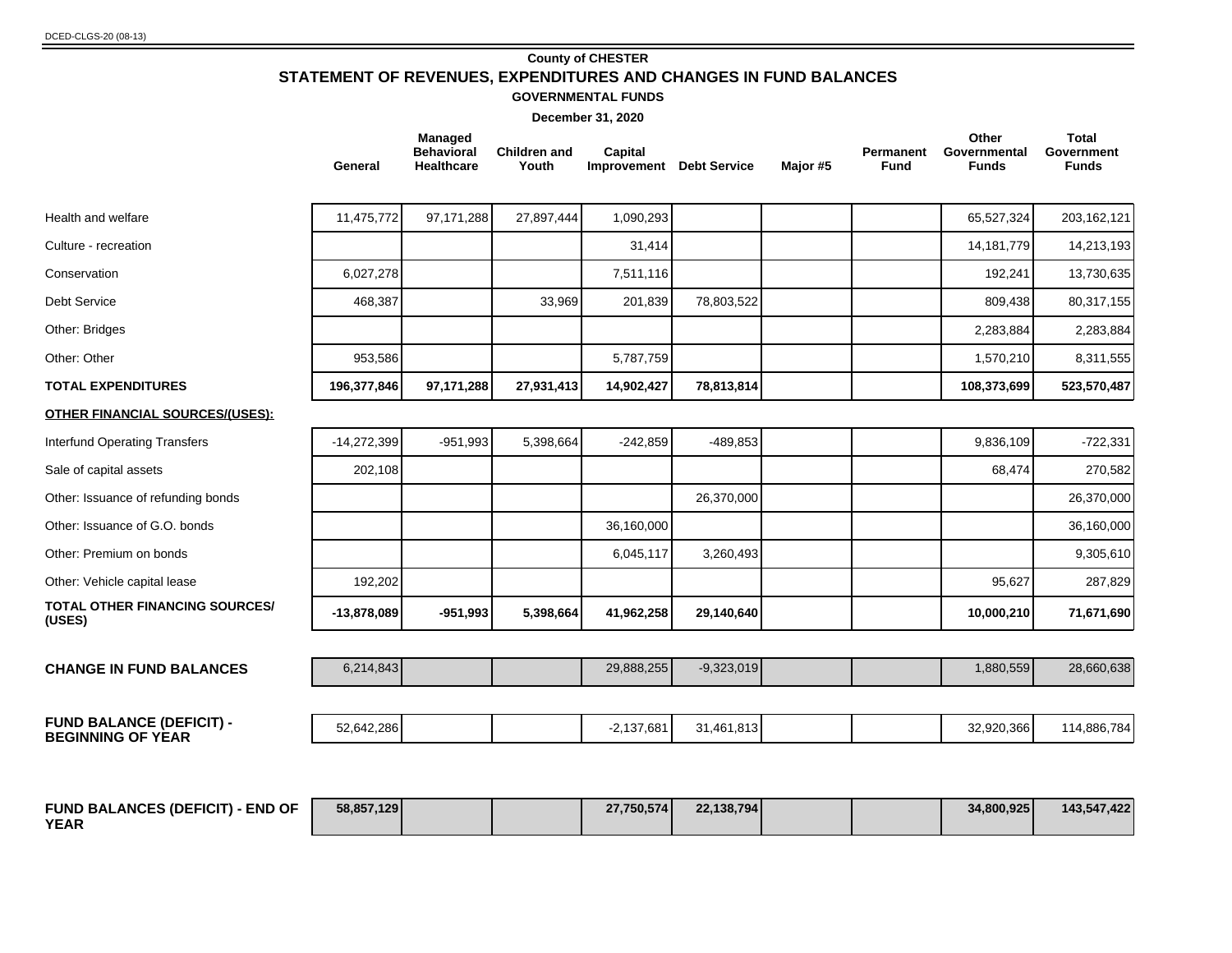#### **County of CHESTER**

## **RECONCILIATION OF THE STATEMENT OF REVENUES, EXPENDITURES AND CHANGES IN FUND BALANCES OF GOVERNMENTAL FUNDS TO THE STATEMENT OF ACTIVITIES**

**December 31, 2020**

## **Amounts reported for governmental activities in the statement of activities are different because:**

| Net changes in fund balances (deficit) - total governmental funds                                                                                                                                                                                                                                                                                                                                                                                                                                                                                                                                                                                                | 28,660,638    |
|------------------------------------------------------------------------------------------------------------------------------------------------------------------------------------------------------------------------------------------------------------------------------------------------------------------------------------------------------------------------------------------------------------------------------------------------------------------------------------------------------------------------------------------------------------------------------------------------------------------------------------------------------------------|---------------|
| The net revenue (expense) of certain activities of the internal services fund is reported with governmental activities                                                                                                                                                                                                                                                                                                                                                                                                                                                                                                                                           | 263,262       |
| The issuance of long-term debt (e.g. bonds, leases) provides current financial resources to governmental funds, while the repayment of the principal of long-term debt<br>consumes the current financial resources of governmental funds. Neither transaction, however, has any effect on net position. Additionally, various other long-term<br>liabilities and deferred inflows do not require the use of current financial resources and, therefore are not reported as expenditures in governmental funds. This amount<br>is the net effect of the differences in the treatment of long-term liabilities and deferred inflows on the statement of activities | $-4,714,861$  |
| The difference in the change in net position between full accrual accounting and modified accrual accounting is due to differing revenue recognition criteria between the<br>two accounting methods                                                                                                                                                                                                                                                                                                                                                                                                                                                              | 162.741       |
| The difference in the change in net position between full accrual accounting and modified accrual accounting is due to differing expenditure recognition criteria between<br>the two accounting methods                                                                                                                                                                                                                                                                                                                                                                                                                                                          | $-1,519,094$  |
| The net effect of various transactions involving capital assets, (i.e. purchases, disposals, etc.) is to increase net position                                                                                                                                                                                                                                                                                                                                                                                                                                                                                                                                   | $-15.375.349$ |
| <b>CHANGE IN NET POSITION OF GOVERNMENTAL ACTIVITIES</b>                                                                                                                                                                                                                                                                                                                                                                                                                                                                                                                                                                                                         | 7,477,337     |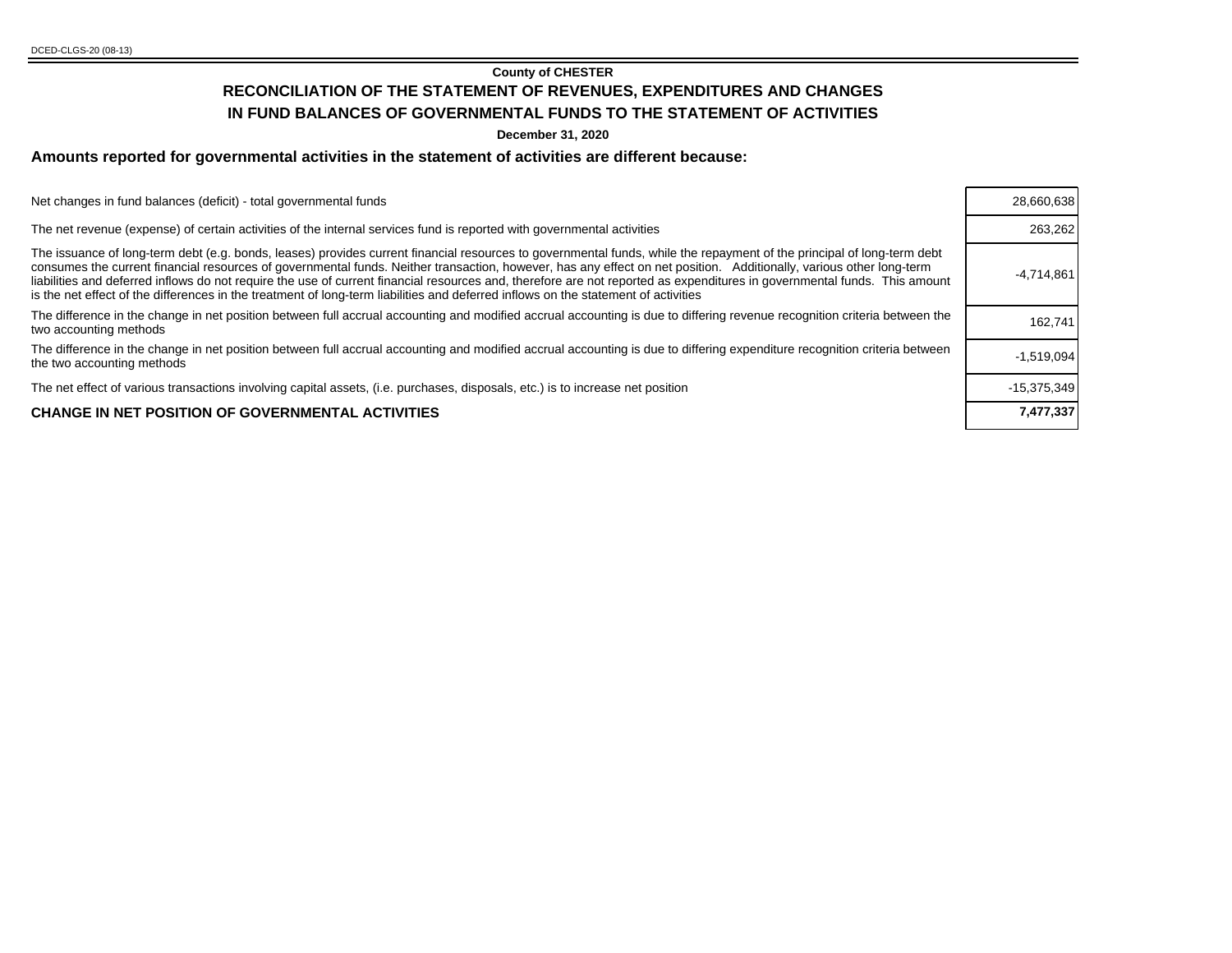#### **County of CHESTER STATEMENT OF NET POSITION**

**Proprietary Funds**

**December 31, 2020**

|                                                   | Pocopson   | Major Bus. #2 | Major Bus. #3 | Major Bus. #4 | Major Bus. #5 | Other<br><b>Business</b><br><b>Funds</b> | <b>Total Business</b><br><b>Funds</b> | <b>Internal Service</b><br><b>Fund</b> |
|---------------------------------------------------|------------|---------------|---------------|---------------|---------------|------------------------------------------|---------------------------------------|----------------------------------------|
| <b>CURRENT ASSETS:</b>                            |            |               |               |               |               |                                          |                                       |                                        |
| Cash and cash equivalents                         | 2,441,233  |               |               |               |               |                                          | 2,441,233                             | 11,764,254                             |
| Receivables (net of allowance for uncollectibles) | 4,300,323  |               |               |               |               |                                          | 4,300,323                             | 1,018,109                              |
| Inventories                                       | 27,788     |               |               |               |               |                                          | 27,788                                |                                        |
| Prepaids                                          | 59,791     |               |               |               |               |                                          | 59,791                                | 799,576                                |
| Restricted assets:                                |            |               |               |               |               |                                          |                                       |                                        |
| Temporarily restricted:                           |            |               |               |               |               |                                          |                                       |                                        |
| Cash and cash equivalents                         | 341,197    |               |               |               |               |                                          | 341,197                               |                                        |
| <b>TOTAL CURRENT ASSETS</b>                       | 7,170,332  |               |               |               |               |                                          | 7,170,332                             | 13,581,939                             |
| <b>NON-CURRENT ASSETS:</b>                        |            |               |               |               |               |                                          |                                       |                                        |
| Permanently restricted:                           |            |               |               |               |               |                                          |                                       |                                        |
| Construction in progress                          | 669,747    |               |               |               |               |                                          | 669,747                               |                                        |
| Buildings and system                              | 10,468,926 |               |               |               |               |                                          | 10,468,926                            |                                        |
| Improvements other than buildings                 | 306,542    |               |               |               |               |                                          | 306,542                               |                                        |
| Machinery and equipment                           | 188,044    |               |               |               |               |                                          | 188,044                               | 711,412                                |
| <b>TOTAL NON-CURRENT ASSETS</b>                   | 11,633,259 |               |               |               |               |                                          | 11,633,259                            | 711,412                                |
| <b>TOTAL ASSETS</b>                               | 18,803,591 |               |               |               |               |                                          | 18,803,591                            | 14,293,351                             |
| DEFERRED OUTFLOWS OF RESOURCES:                   |            |               |               |               |               |                                          |                                       |                                        |
| Deferrals related to pensions                     | 3,228,937  |               |               |               |               |                                          | 3,228,937                             |                                        |
| Other: Deferrals related to OPEB                  | 182,130    |               |               |               |               |                                          | 182,130                               |                                        |
| TOTAL DEFERRED OUTFLOWS OF<br><b>RESOURCES</b>    | 3,411,067  |               |               |               |               |                                          | 3,411,067                             |                                        |
|                                                   | 3,411,067  |               |               |               |               |                                          | 3,411,067                             |                                        |

#### **DEFERRED OUTFLOWS OF RESOURCES:**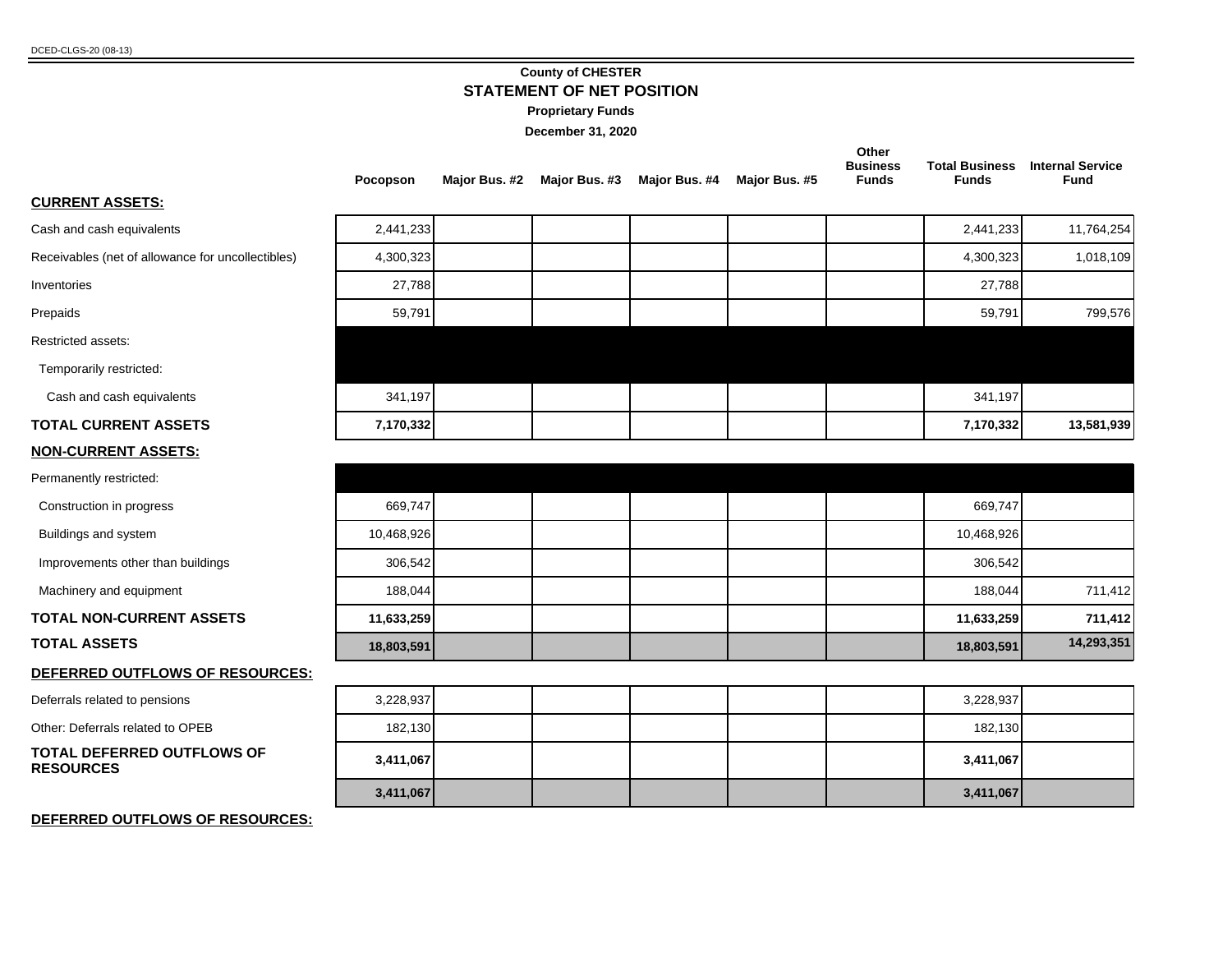## **County of CHESTER STATEMENT OF NET POSITION**

| Proprietary Funds |  |
|-------------------|--|
|-------------------|--|

|                                                                  | Pocopson   | Major Bus. #2 | Major Bus. #3 | Major Bus. #4 | Major Bus. #5 | Other<br><b>Business</b><br><b>Funds</b> | <b>Funds</b> | <b>Total Business Internal Service</b><br><b>Fund</b> |
|------------------------------------------------------------------|------------|---------------|---------------|---------------|---------------|------------------------------------------|--------------|-------------------------------------------------------|
| <b>TOTAL DEFERRED OUTFLOWS OF</b><br><b>RESOURCES</b>            |            |               |               |               |               |                                          |              |                                                       |
| <b>TOTAL LIABILITIES</b>                                         |            |               |               |               |               |                                          |              |                                                       |
| <b>TOTAL ASSTES AND DEFERRED</b><br><b>OUTFLOWS OF RESOURCES</b> | 22,214,658 |               |               |               |               |                                          | 22,214,658   | 14,293,351                                            |
| <b>CURRENT LIABILITIES:</b>                                      |            |               |               |               |               |                                          |              |                                                       |
| Accounts payable                                                 | 27,769     |               |               |               |               |                                          | 27,769       | 1,287,376                                             |
| Debt due within 1 year                                           | 29,131     |               |               |               |               |                                          | 29,131       |                                                       |
| Other current liabilities                                        | 3,705,385  |               |               |               |               |                                          | 3,705,385    | 120,897                                               |
| <b>Other: Accrued Salaries</b>                                   | 445,427    |               |               |               |               |                                          | 445,427      | 11,075                                                |
| Other: Health and welfare                                        |            |               |               |               |               |                                          |              | 3,486,947                                             |
| Other: Capital lease payable                                     | 16,027     |               |               |               |               |                                          | 16,027       | 446,975                                               |
| Funds held as fiduciary                                          | 386,002    |               |               |               |               |                                          | 386,002      |                                                       |
| <b>TOTAL CURRENT LIABILITIES</b>                                 | 4,609,741  |               |               |               |               |                                          | 4,609,741    | 5,353,270                                             |
| <b>NON-CURRENT LIABILITIES:</b>                                  |            |               |               |               |               |                                          |              |                                                       |
| Debt due in more than 1 year                                     | 30,096     |               |               |               |               |                                          | 30,096       |                                                       |
| Other non-current liabilities                                    | 321,419    |               |               |               |               |                                          | 321,419      |                                                       |
| Other: Health and welfare                                        |            |               |               |               |               |                                          |              | 1,423,291                                             |
| Other: Capital leases payable                                    | 30,747     |               |               |               |               |                                          | 30,747       | 264,437                                               |
| Other: Net pension liability                                     | 2,229,647  |               |               |               |               |                                          | 2,229,647    |                                                       |
| Other: Other post employment benefits                            | 1,375,583  |               |               |               |               |                                          | 1,375,583    |                                                       |
| <b>TOTAL NON-CURRENT LIABILITIES</b>                             | 3,987,492  |               |               |               |               |                                          | 3,987,492    | 1,687,728                                             |
| <b>TOTAL LIABILITIES</b>                                         | 8,597,233  |               |               |               |               |                                          | 8,597,233    | 7,040,998                                             |
| <b>NON-CURRENT LIABILITIES:</b>                                  |            |               |               |               |               |                                          |              |                                                       |
| <b>TOTAL NON-CURRENT LIABILITIES</b>                             |            |               |               |               |               |                                          |              |                                                       |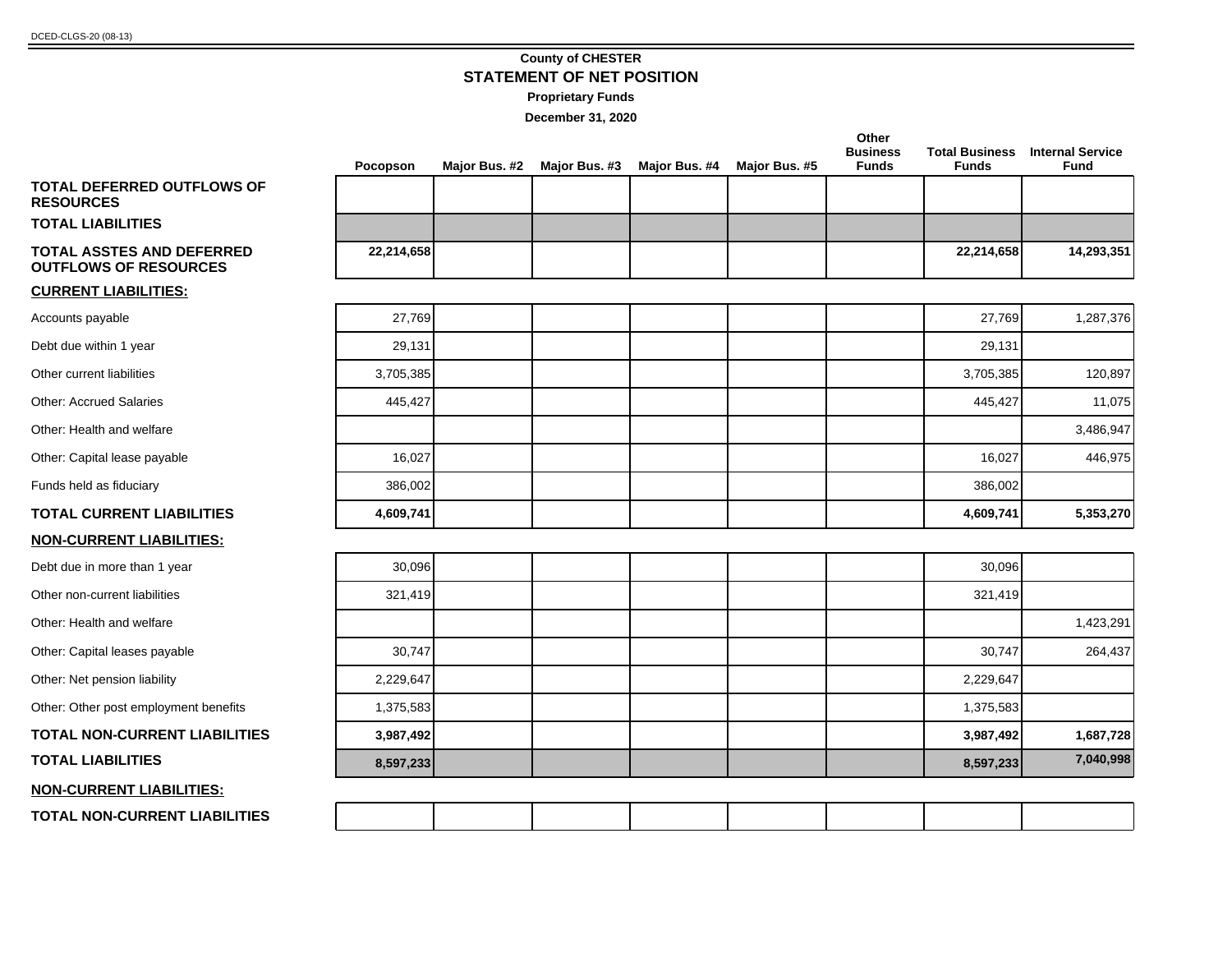## **County of CHESTER STATEMENT OF NET POSITION**

| Proprietary Funds |  |
|-------------------|--|
|-------------------|--|

**December 31, 2020**

|                                                                      | Pocopson     | Major Bus. #2 | Major Bus. #3 | Major Bus. #4 | Major Bus. #5 | Other<br><b>Business</b><br><b>Funds</b> | <b>Total Business</b><br><b>Funds</b> | <b>Internal Service</b><br>Fund |
|----------------------------------------------------------------------|--------------|---------------|---------------|---------------|---------------|------------------------------------------|---------------------------------------|---------------------------------|
| DEFERRED INFLOWS OF RESOURCES:                                       |              |               |               |               |               |                                          |                                       |                                 |
| Deferrals related to pensions                                        | 3,745,139    |               |               |               |               |                                          | 3,745,139                             |                                 |
| Other: Deferrals related to OPEB                                     | 28,340       |               |               |               |               |                                          | 28,340                                |                                 |
| <b>TOTAL DEFERRED INFLOWS OF</b><br><b>RESOURCES</b>                 | 3,773,479    |               |               |               |               |                                          | 3,773,479                             |                                 |
|                                                                      | 3,773,479    |               |               |               |               |                                          | 3,773,479                             |                                 |
| TOTAL LIABILITIES AND IDEFERRED<br><b>INFLOWS OF RESOURCES</b>       | 12,370,712   |               |               |               |               |                                          | 12,370,712                            | 7,040,998                       |
| <b>NET POSITION:</b>                                                 |              |               |               |               |               |                                          |                                       |                                 |
| Net investment in capital assets                                     | 11,527,258   |               |               |               |               |                                          | 11,527,258                            |                                 |
| Restricted                                                           |              |               |               |               |               |                                          |                                       | 2,571,000                       |
| Unrestricted                                                         | $-1,683,312$ |               |               |               |               |                                          | $-1,683,312$                          | 4,681,353                       |
| <b>TOTAL NET POSITION</b>                                            | 9,843,946    |               |               |               |               |                                          | 9,843,946                             | 7,252,353                       |
| TOTAL LIABILITIES, DEFERRED INFLOWS<br>OF RESOURCES AND NET POSITION | 22,214,658   |               |               |               |               |                                          | 22,214,658                            | 14,293,351                      |

Adjustments to reflect the consolidation of internal service fund activities related to enterprise funds 177,667

**Net Position of Business-type Activities 10,021,613** 

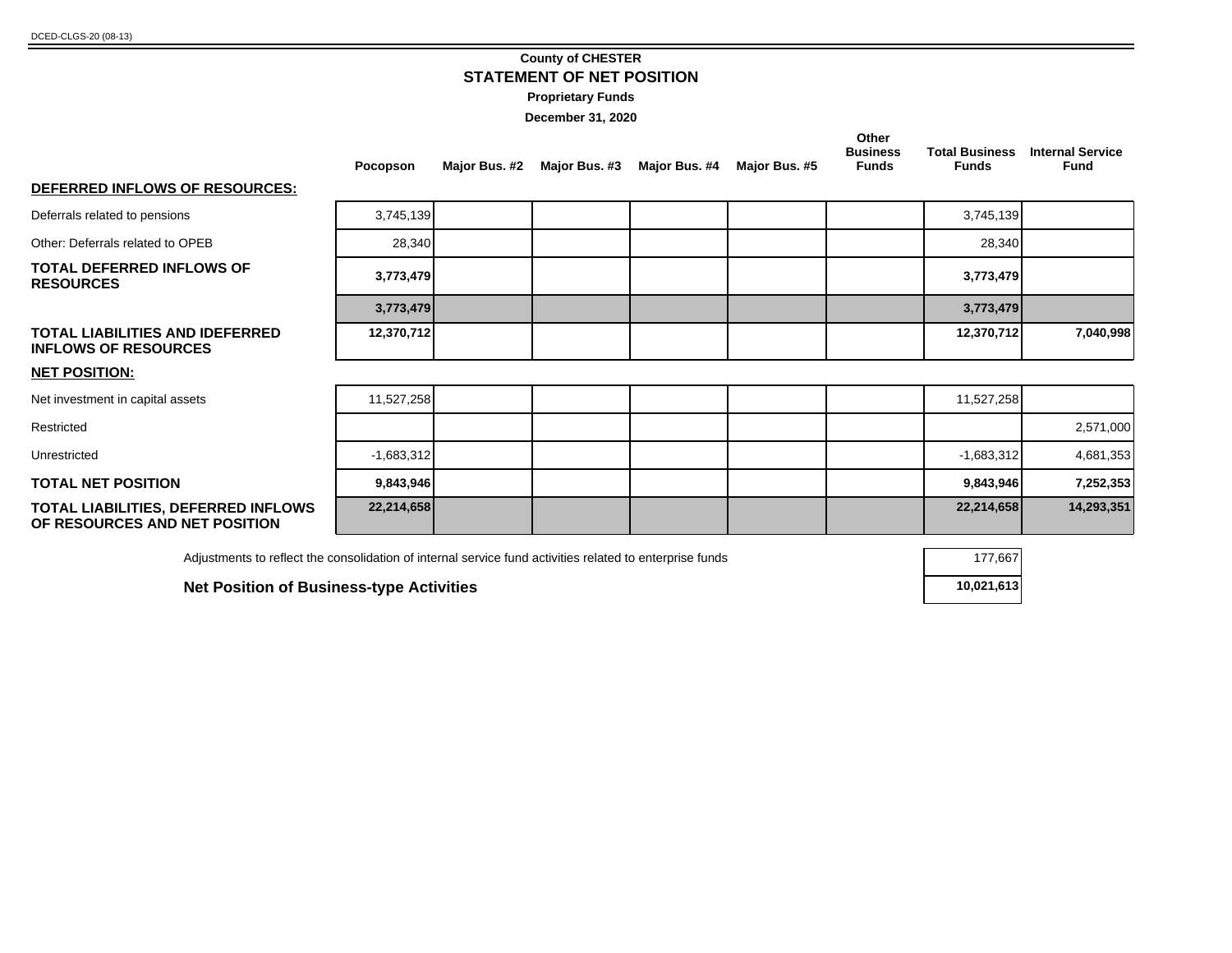#### **County of CHESTER**

### **STATEMENT OF REVENUES, EXPENSES AND CHANGES IN FUND NET POSITION-**

#### **Proprietary Funds**

#### **For the Year Ended December 31, 2020**

|                 |               |               |                             | Other           |       |                                        |
|-----------------|---------------|---------------|-----------------------------|-----------------|-------|----------------------------------------|
|                 |               |               |                             | <b>Business</b> |       | <b>Total Business</b> Internal Service |
| <b>Pocopson</b> | Maior Bus. #2 | Maior Bus. #3 | Maior Bus. #4 Maior Bus. #5 | <b>Funds</b>    | Funds | Fund                                   |

#### **OPERATING REVENUES:**

| <u>UI LIVATINU INLYLIVULU.</u>                    |              |  |  |              |            |
|---------------------------------------------------|--------------|--|--|--------------|------------|
| Charges for service                               | 24,085,662   |  |  | 24,085,662   | 41,906,378 |
| Other: Other                                      | 34,729       |  |  | 34,729       | 8,299,723  |
| <b>TOTAL OPERATING REVENUES</b>                   | 24,120,391   |  |  | 24,120,391   | 50,206,101 |
| <b>OPERATING EXPENSES:</b>                        |              |  |  |              |            |
| Personnel services                                | 17,324,628   |  |  | 17,324,628   | 711,051    |
| Other services and charges                        | 6,738,710    |  |  | 6,738,710    | 10,645,739 |
| Depreciation and amortization                     | 1,182,110    |  |  | 1,182,110    | 654,583    |
| Other: Self insurance claims                      | 245,878      |  |  | 245,878      | 37,996,723 |
| Other: Bad debt                                   | 344,109      |  |  | 344,109      |            |
| Other: Indirect costs                             | 1,485,262    |  |  | 1,485,262    | 89,422     |
| <b>TOTAL OPERATING EXPENSES</b>                   | 27,320,697   |  |  | 27,320,697   | 50,097,518 |
|                                                   |              |  |  |              |            |
| <b>OPERATING INCOME/(LOSS)</b>                    | $-3,200,306$ |  |  | $-3,200,306$ | 108,583    |
|                                                   |              |  |  |              |            |
| NONOPERATING REVENUES/(EXPENSES):                 |              |  |  |              |            |
| Interest expense                                  | $-4,493$     |  |  | $-4,493$     | $-27,320$  |
| Other: Interest income                            | 15,403       |  |  | 15,403       | 99,801     |
| Other: General grants                             | 3,214,588    |  |  | 3,214,588    | 5,972      |
| <b>TOTAL NONOPERATING REVENUES/</b><br>(EXPENSES) | 3,225,498    |  |  | 3,225,498    | 78,453     |
|                                                   |              |  |  |              |            |
| TRANSFERS IN/(OUT)                                | 722,331      |  |  | 722,331      |            |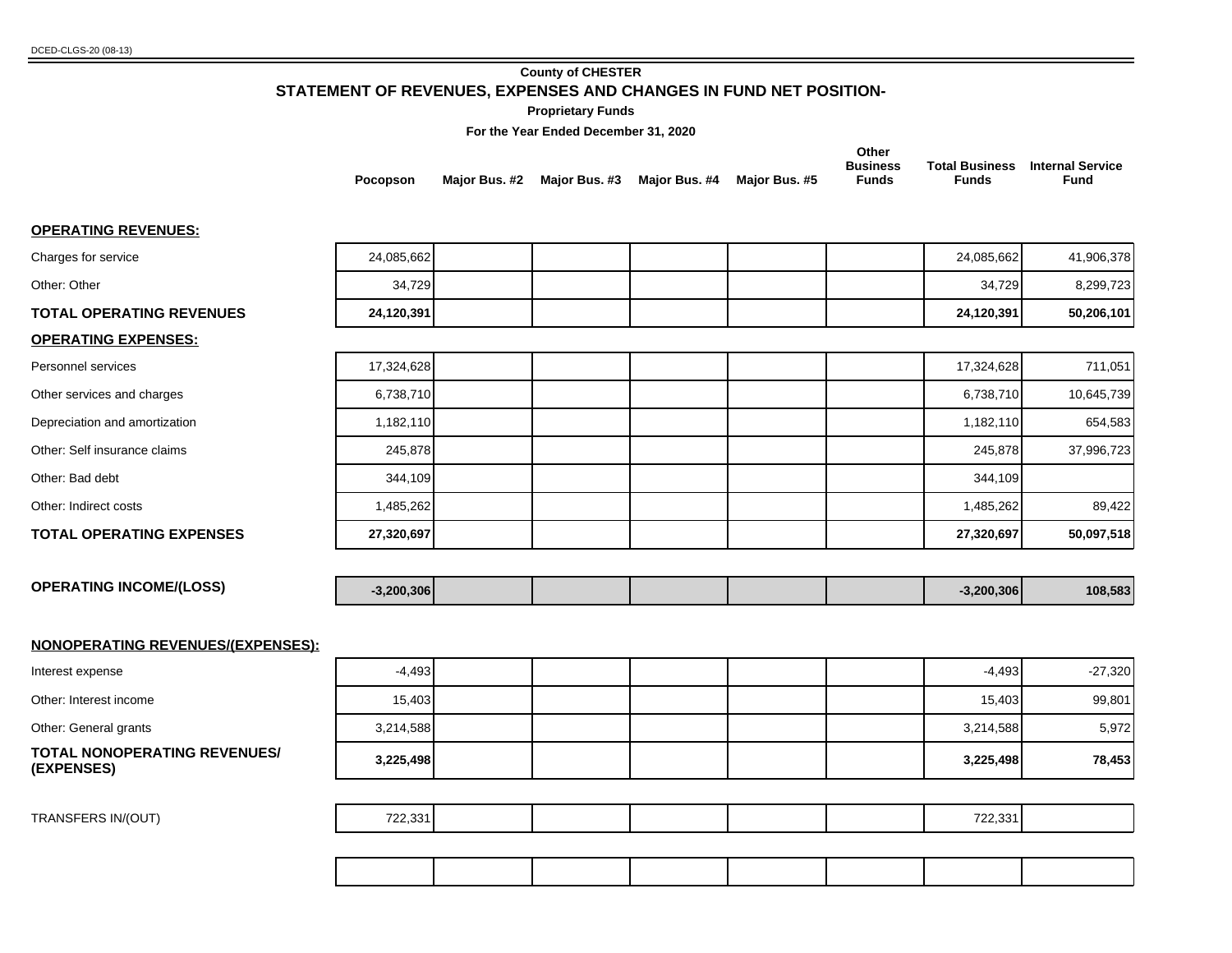### **County of CHESTER STATEMENT OF REVENUES, EXPENSES AND CHANGES IN FUND NET POSITION-**

**Proprietary Funds**

**For the Year Ended December 31, 2020**

|                                                                                                          | Pocopson  | Major Bus. #2 | Major Bus. #3 | Major Bus. #4 | Major Bus. #5 | Other<br><b>Business</b><br>Funds | <b>Total Business</b><br>Funds | <b>Internal Service</b><br>Fund |
|----------------------------------------------------------------------------------------------------------|-----------|---------------|---------------|---------------|---------------|-----------------------------------|--------------------------------|---------------------------------|
| <b>CHANGE IN NET POSITION</b>                                                                            | 747,523   |               |               |               |               |                                   | 747,523                        | 187,036                         |
| <b>NET POSITION - BEGINNING OF YEAR</b>                                                                  | 9,096,423 |               |               |               |               |                                   |                                | 7,065,317                       |
| <b>NET POSITION - END OF YEAR</b>                                                                        | 9,843,946 |               |               |               |               |                                   |                                | 7,252,353                       |
| Adjustments to reflect the consolidation of internal service fund activities related to enterprise funds |           |               |               |               |               |                                   | $-76,224$                      |                                 |

**Changes in Net Position of Business-type Activities <b>671,299 671,299**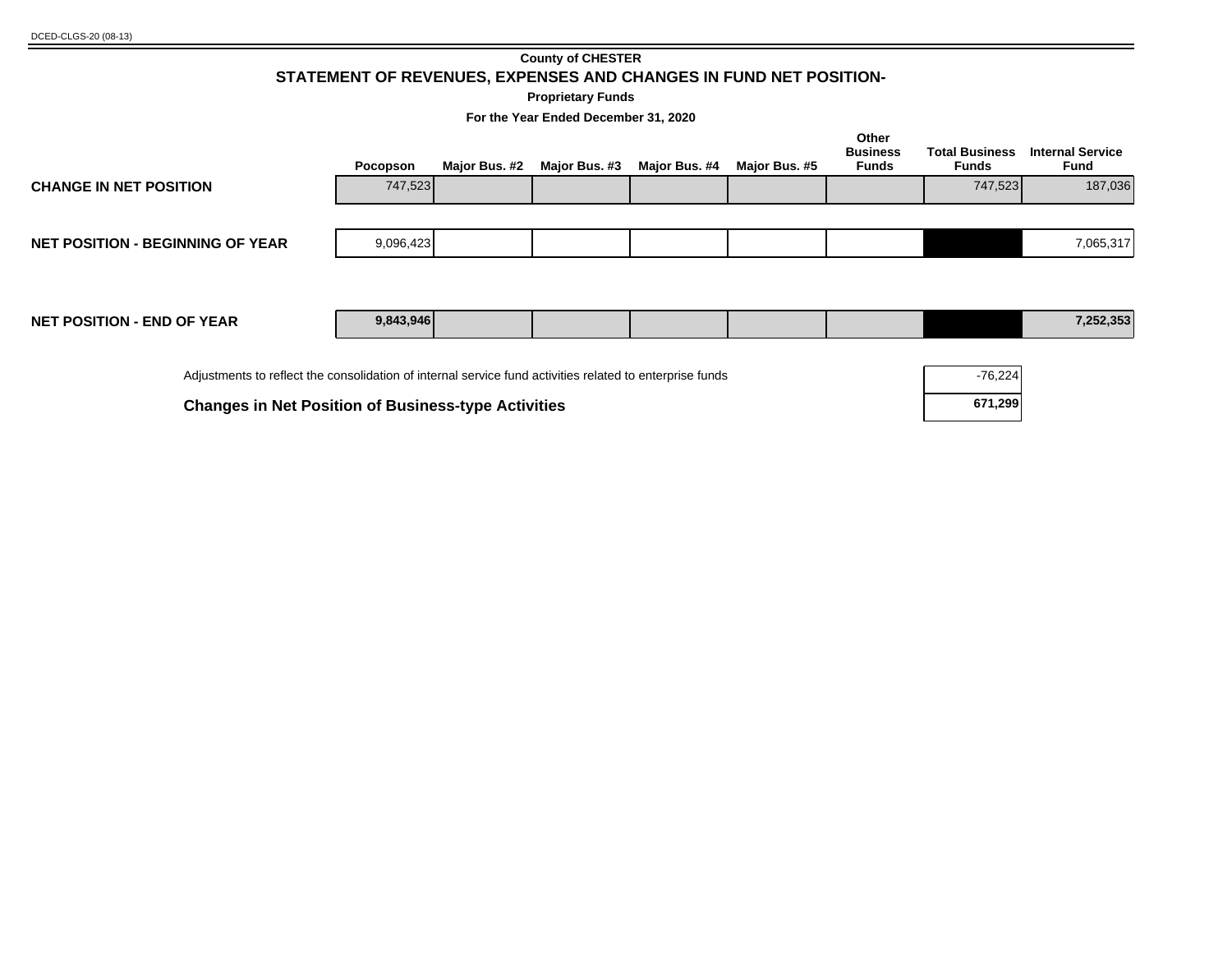**OF RESOURCES**

#### **County of CHESTER STATEMENT OF FIDUCIARY NET POSITION**

#### **Fiduciary Funds**

|                                                           | <b>Employee</b><br><b>Retirement Fund</b> | <b>Tax Claim</b><br><b>Custodial</b> | <b>Row Offices</b><br><b>Custodial</b> | <b>Municipal Tax</b><br><b>Custodial</b> | Fiduciary #5 |
|-----------------------------------------------------------|-------------------------------------------|--------------------------------------|----------------------------------------|------------------------------------------|--------------|
| <b>ASSETS:</b>                                            |                                           |                                      |                                        |                                          |              |
| Cash and cash equivalents                                 | 11,180,067                                | 1,539,241                            | 13,384,389                             | 391,197                                  |              |
| Receivables                                               |                                           | 11,089,979                           |                                        | 615,013                                  |              |
| Investments, at fair value                                | 517,830,672                               |                                      |                                        |                                          |              |
| Restricted assets:                                        |                                           |                                      |                                        |                                          |              |
| Temporarily restricted:                                   |                                           |                                      |                                        |                                          |              |
| Investments                                               | 638,788                                   |                                      |                                        |                                          |              |
| Permanently restricted:                                   |                                           |                                      |                                        |                                          |              |
| <b>TOTAL ASSETS</b>                                       | 529,649,527                               | 12,629,220                           | 13,384,389                             | 1,006,210                                |              |
| DEFERRED OUTFLOWS OF RESOURCES:                           |                                           |                                      |                                        |                                          |              |
| TOTAL DEFERRED OUTFLOWS OF RESOURCES                      |                                           |                                      |                                        |                                          |              |
| TOTAL ASSETS AND DEFERRED OUTFLOWS OF<br><b>RESOURCES</b> | 529,649,527                               | 12,629,220                           | 13,384,389                             | 1,006,210                                |              |
| <b>LIABILITIES:</b>                                       |                                           |                                      |                                        |                                          |              |
| Accounts payable and other current liabilities            | 39,720                                    |                                      |                                        |                                          |              |
| Due to other funds                                        | 22,542                                    |                                      |                                        |                                          |              |
| Due to other governments                                  |                                           |                                      | 7,885,506                              |                                          |              |
| <b>Other: Other Liabilities</b>                           |                                           |                                      | 5,498,883                              |                                          |              |
| Other: Due to taxing authorities                          |                                           | 12,629,220                           |                                        |                                          |              |
| Other: Municipal tax payable                              |                                           |                                      |                                        | 1,006,210                                |              |
| <b>TOTAL LIABILITIES</b>                                  | 62,262                                    | 12,629,220                           | 13,384,389                             | 1,006,210                                |              |
| DEFERRED INFLOWS OF RESOURCES:                            |                                           |                                      |                                        |                                          |              |
| <b>TOTAL DEFERRED INFLOWS OF RESOURCES</b>                |                                           |                                      |                                        |                                          |              |
| TOTAL LIABILITIES AND DEFERRED INFLOWS                    | 62,262                                    | 12,629,220                           | 13,384,389                             | 1,006,210                                |              |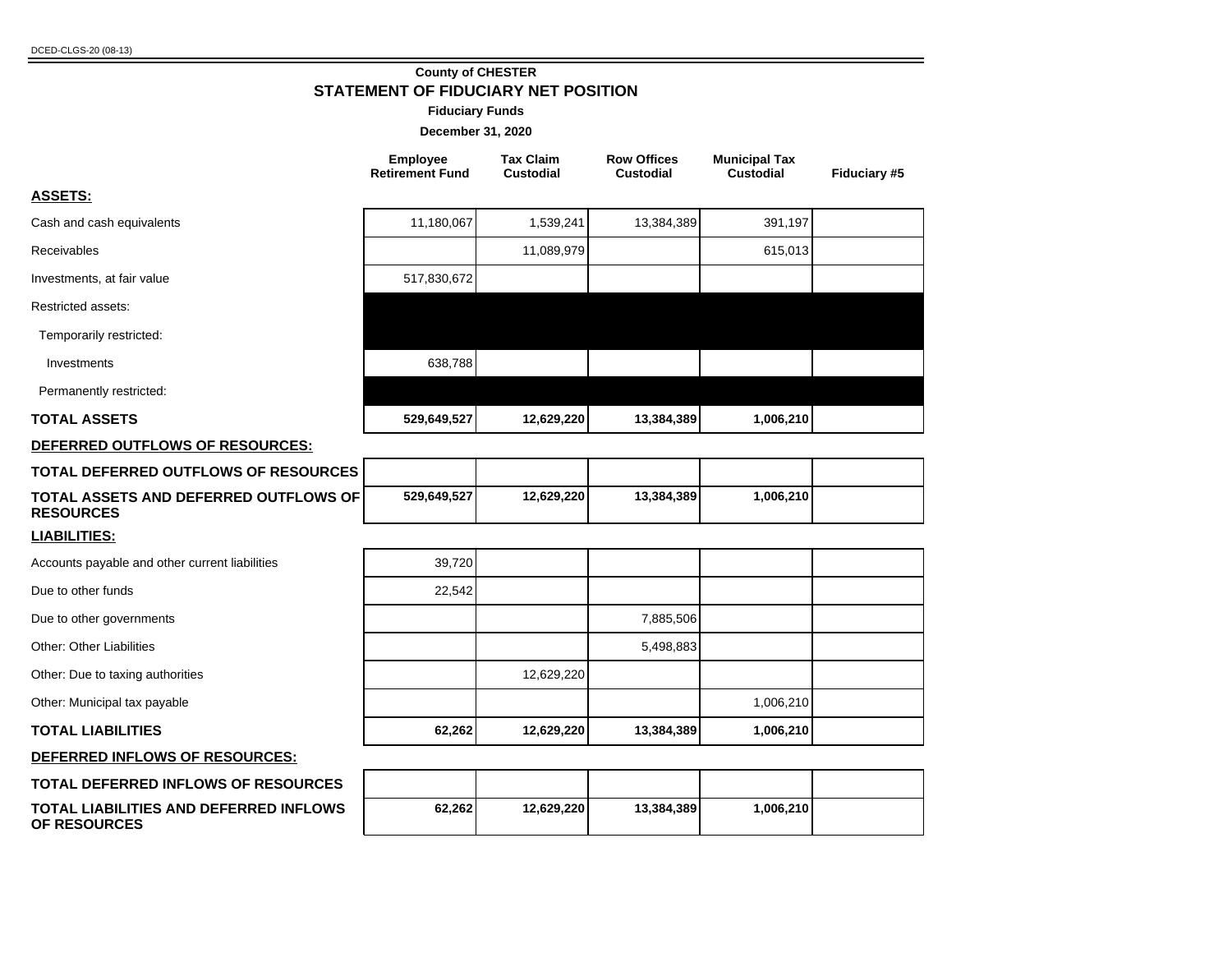#### **County of CHESTER STATEMENT OF FIDUCIARY NET POSITION**

**Fiduciary Funds**

**December 31, 2020**

| <b>Employee</b>        | <b>Tax Claim</b> | <b>Row Offices</b> | <b>Municipal Tax</b> |              |
|------------------------|------------------|--------------------|----------------------|--------------|
| <b>Retirement Fund</b> | <b>Custodial</b> | <b>Custodial</b>   | <b>Custodial</b>     | Fiduciary #5 |

#### **NET POSITION:**

Assets held in trust for pension/other post employment hanafite

#### **TOTAL NET POSITION**

#### **TOTAL LIABILITIES, DEFERRED INFLOWS OF RESOURCES AND NET POSITION 529,649,527 12,629,220 13,384,389 1,006,210**

| 529,587,265 |            |            |           |  |
|-------------|------------|------------|-----------|--|
| 529,587,265 |            |            |           |  |
| 529,649,527 | 12,629,220 | 13,384,389 | 1,006,210 |  |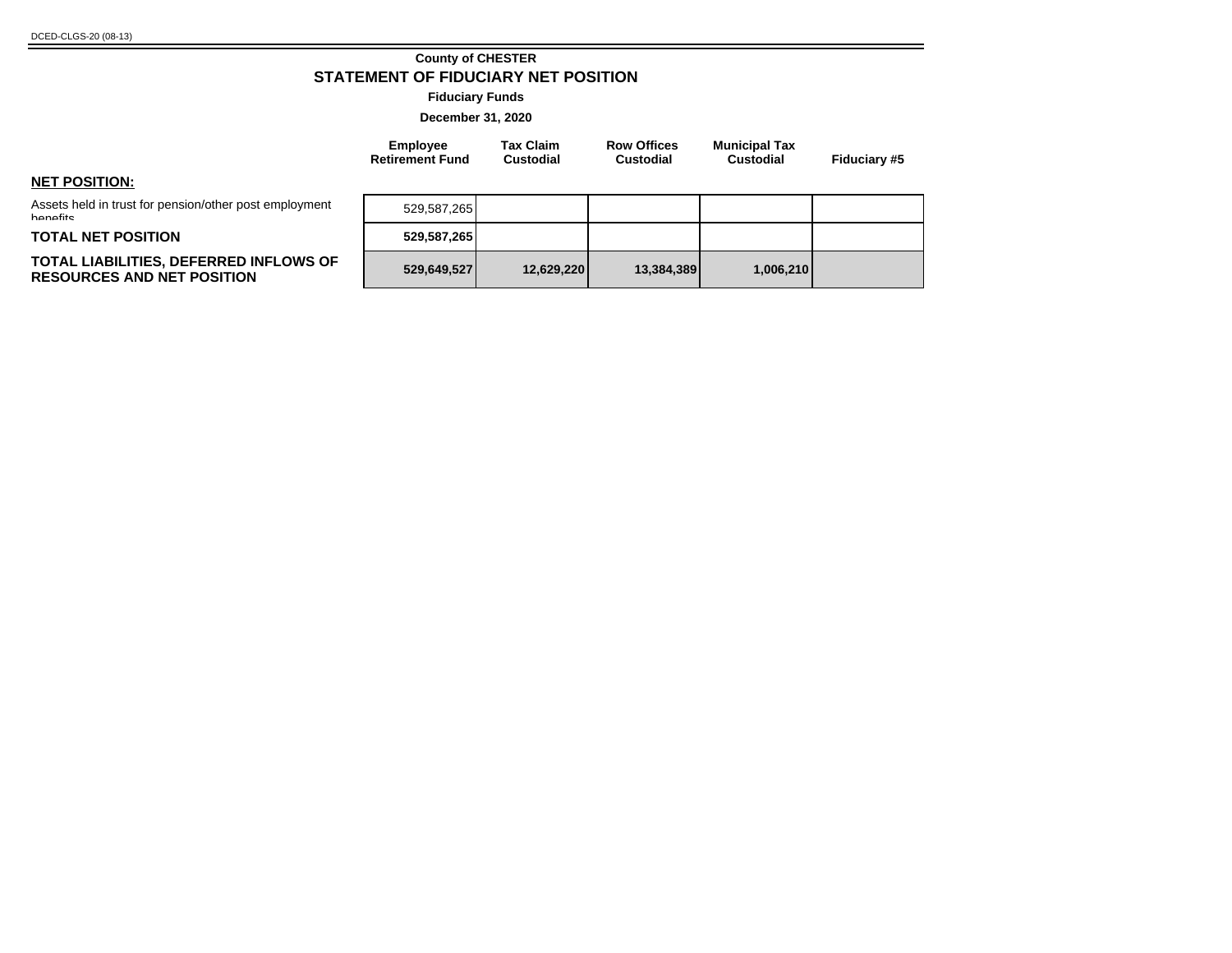### **County of CHESTER STATEMENT OF CHANGES IN FIDUCIARY NET POSITION**

| <b>Fiduciary Funds</b>                       |                               |                                 |                                          |              |
|----------------------------------------------|-------------------------------|---------------------------------|------------------------------------------|--------------|
| December 31, 2020                            |                               |                                 |                                          |              |
| <b>Employee</b><br><b>Retirement</b><br>Fund | <b>Tax Claim</b><br>Custodial | <b>Row Offices</b><br>Custodial | <b>Municipal Tax</b><br><b>Custodial</b> | Fiduciary #5 |

### **ADDITIONS:**

**Contributions** 

| <b>INVESTMENT EARNINGS:</b>                         |            |            |             |            |  |
|-----------------------------------------------------|------------|------------|-------------|------------|--|
| <b>TOTAL CONTRIBUTIONS</b>                          | 18,326,126 | 19,880,694 | 136,983,463 | 26,729,396 |  |
| Other: Inmate collections                           |            |            | 1,372,093   |            |  |
| Other: Escrow funds collections                     |            |            | 8,006,955   |            |  |
| Other: Fee collections                              |            |            | 9,332,371   |            |  |
| Other: Bail, restitution and collateral collections |            |            | 8,018,290   |            |  |
| Other: Fine and cost collections                    |            |            | 110,253,754 |            |  |
| Other: Municipal tax collections                    |            |            |             | 26,729,396 |  |
| Other: Real estate collections                      |            | 19,880,694 |             |            |  |
| Plan members                                        | 8,213,247  |            |             |            |  |
| Employer                                            | 10,112,879 |            |             |            |  |
|                                                     |            |            |             |            |  |

Interest

| Net increase/(decrease) in the fair value of | 56,259,733 |
|----------------------------------------------|------------|
| investments                                  |            |

Other: Dividends

Other: Other

#### **TOTAL INVESTMENT EARNINGS**

Less Investment Expenses

#### **TOTAL ADDITIONS 82,058,724 19,880,694 136,983,463 26,729,396**

#### **DEDUCTIONS:**

Benefits

Administrative Expenses

Other: Refund of employee contributions

| 2,520,714  |  |  |
|------------|--|--|
| 56,259,733 |  |  |
| 5,677,800  |  |  |
| 69,453     |  |  |
| 64,527,700 |  |  |

|  |  | $- - - -$ |  |  |  |  |
|--|--|-----------|--|--|--|--|
|--|--|-----------|--|--|--|--|

| 82,058,724<br>136,983,463<br>19.880.694 | 26,729,396 |  |
|-----------------------------------------|------------|--|
|-----------------------------------------|------------|--|

| 25, 155, 627 |  |  |
|--------------|--|--|
| 165,160      |  |  |
| 4,067,043    |  |  |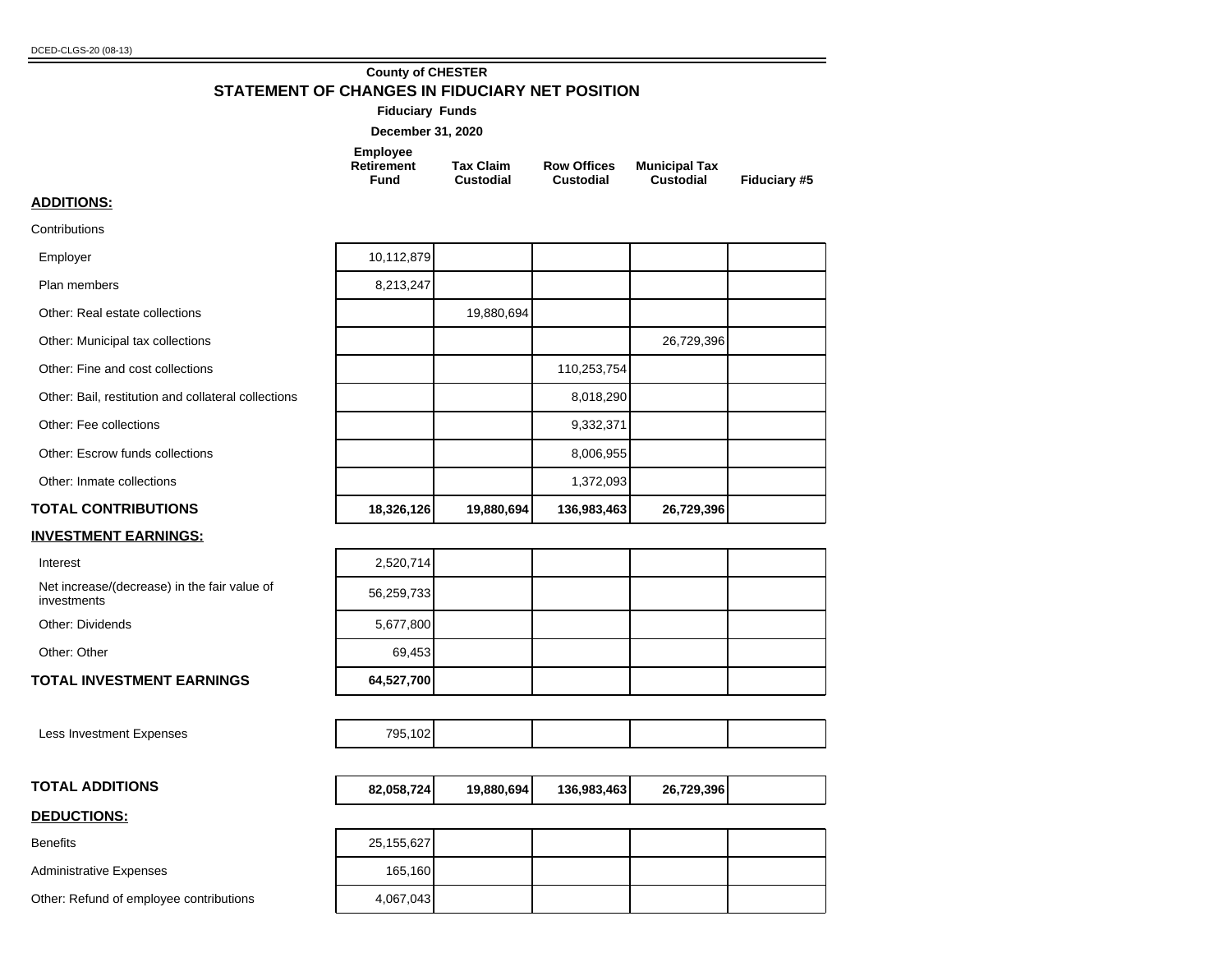## **County of CHESTER STATEMENT OF CHANGES IN FIDUCIARY NET POSITION**

**Fiduciary Funds**

| <b>December 31, 2020</b> |  |  |
|--------------------------|--|--|
|--------------------------|--|--|

| <b>Employee</b><br>Retirement<br>Fund | <b>Tax Claim</b><br>Custodial | <b>Row Offices</b><br>Custodial | <b>Municipal Tax</b><br><b>Custodial</b> | <b>Fiduciary #5</b> |
|---------------------------------------|-------------------------------|---------------------------------|------------------------------------------|---------------------|
|                                       |                               |                                 |                                          |                     |

**DEDUCTIONS:**

| Other: Payments of real estate tax                  |            | 19,880,694 |             |            |  |
|-----------------------------------------------------|------------|------------|-------------|------------|--|
| Other: Payments of municipal tax                    |            |            |             | 26,729,396 |  |
| Other: Payments of fines and costs                  |            |            | 110,253,754 |            |  |
| Other: Payments of bail, restitution and collateral |            |            | 8,018,290   |            |  |
| Other: Payments of fees                             |            |            | 9,332,371   |            |  |
| Other: Payments of escrow funds                     |            |            | 8,006,955   |            |  |
| Other: Payments of inmate funds                     |            |            | 1,372,093   |            |  |
| <b>TOTAL DEDUCTIONS</b>                             | 29,387,830 | 19,880,694 | 136,983,463 | 26,729,396 |  |

| <b>CHANGE IN NET POSITION</b>           | 52,670,894  |  |  |
|-----------------------------------------|-------------|--|--|
|                                         |             |  |  |
| <b>NET POSITION - BEGINNING OF YEAR</b> | 476,916,371 |  |  |
|                                         |             |  |  |
|                                         |             |  |  |

**NET POSITION - END OF YEAR 529,587,265**

| 529,587,265 |  |  |
|-------------|--|--|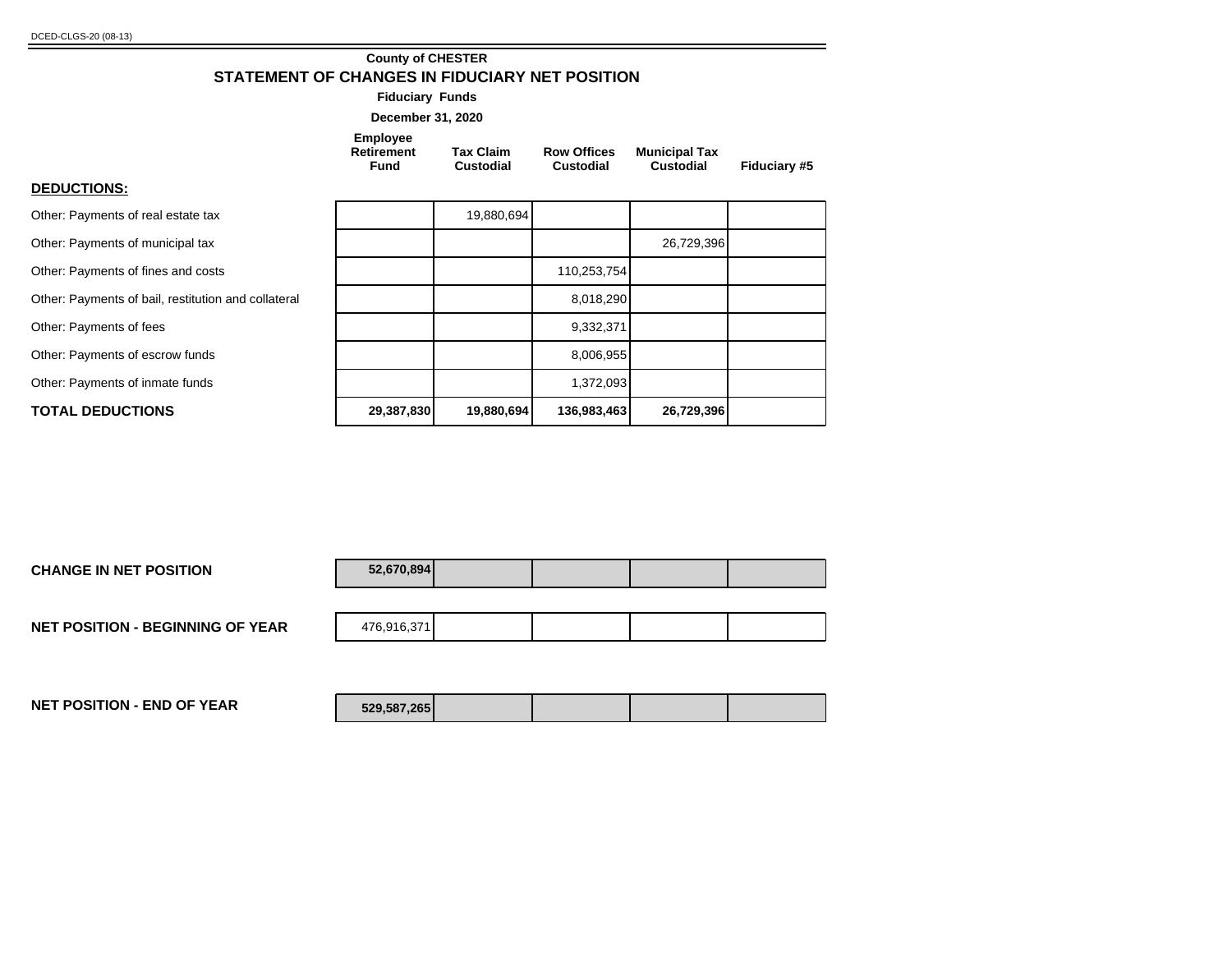### **County of CHESTER**

**December 31, 2020**

#### **DEBT STATEMENT**

| corrections and additions.<br><b>Purpose</b>                                                               | <b>Bond</b>                                                | <b>Issue Year</b> | <b>Maturity Year</b> | Original           | Outstanding                 | Principal                    | <b>Principal Paid</b> | <b>Current Year</b>                                             | <b>Outstanding at Year</b> |
|------------------------------------------------------------------------------------------------------------|------------------------------------------------------------|-------------------|----------------------|--------------------|-----------------------------|------------------------------|-----------------------|-----------------------------------------------------------------|----------------------------|
|                                                                                                            | <b>Capital Lease</b><br><b>Lease Rental</b><br><b>Note</b> | (yyyy)            | (yyyy)               | Amount of<br>Issue | <b>Beginning of</b><br>Year | <b>Incurred This</b><br>Year | <b>This Year</b>      | <b>Accretion on</b><br><b>Compound Interest</b><br><b>Bonds</b> | End $**$                   |
| <b>General Obligation Bonds and Notes</b>                                                                  |                                                            |                   |                      |                    |                             |                              |                       |                                                                 |                            |
| To advance refund portions of the 2003 and 2004 and Bond<br>a portion of the 2005 General Obligation Bonds |                                                            | 2009              | 2022                 | 25,265,000         | 2,855,000                   |                              | 2,190,000             |                                                                 | 665,000                    |
| To finance current refunding of the County's General<br>Obligation bonds, Series of 2001                   | <b>Bond</b>                                                | 2011              | 2024                 | 8,935,000          | 8,895,000                   |                              | 5,000                 |                                                                 | 8,890,000                  |
| Series B Bonds issued to finance the cost of the<br>County's General Obligation bonds series A of 2005     | Bond                                                       | 2013              | 2022                 | 27,230,000         | 9,540,000                   |                              | 3,085,000             |                                                                 | 6,455,000                  |
| To finance the cost of advance refunding all of the<br>County's General Obligation bonds Series of 2007    | Bond                                                       | 2014              | 2034                 | 83,570,000         | 74,915,000                  |                              | 1,585,000             |                                                                 | 73,330,000                 |
| To advance refund a portion of 2006 General<br><b>Obligation Bonds</b>                                     | Bond                                                       | 2015              | 2024                 | 91,105,000         | 62,520,000                  |                              | 9,005,000             |                                                                 | 53,515,000                 |
| To finance the Open Space Recreation and<br>Agricultural Preservation program                              | Bond                                                       | 2016              | 2036                 | 58,170,000         | 54,125,000                  |                              | 2,110,000             |                                                                 | 52,015,000                 |
| To advance refund a portion of 2009 and 2009C<br><b>General Obligation Bonds</b>                           | Bond                                                       | 2016              | 2029                 | 96,765,000         | 96,750,000                  |                              | 8,890,000             |                                                                 | 87,860,000                 |
| To advance refund a portion of the 2011 and 2012<br>General Obligation Bonds.                              | <b>Bond</b>                                                | 2017              | 2033                 | 7,193,500          | 71,925,000                  |                              | 5,000                 |                                                                 | 71,920,000                 |
| To finance the Open Space Recreation and<br>Agricultural Preservation program                              | Bond                                                       | 2018              | 2038                 | 30,000,000         | 29,995,000                  |                              | 985,000               |                                                                 | 29,010,000                 |
| To refund the General Obligation Bonds, Series of<br>2009, Series B of 2009                                | Bond                                                       | 2019              | 2032                 | 57,360,000         | 57,360,000                  |                              | 5,000                 |                                                                 | 57,355,000                 |
| To finance the Open Space Recreation and<br>Agricultural Preservation program                              | Bond                                                       | 2020              | 2040                 | 36,160,000         | 36,160,000                  |                              | $\Omega$              |                                                                 | 36,160,000                 |
| To refund 2010 General Obligation Bonds.                                                                   | Bond                                                       | 2020              | 2025                 | 26,370,000         | 26,370,000                  |                              | $\Omega$              |                                                                 | 26,370,000                 |
| <b>Revenue Bonds and Notes</b>                                                                             |                                                            |                   |                      |                    |                             |                              |                       |                                                                 |                            |
|                                                                                                            |                                                            |                   |                      |                    |                             |                              |                       |                                                                 |                            |
| <b>Lease Rental Debt</b>                                                                                   |                                                            |                   |                      |                    |                             |                              |                       |                                                                 |                            |
| <b>Computer Software Lease</b>                                                                             | <b>Capital Leases</b>                                      | 2017              | 2021                 | 398,144            | 167,398                     |                              | 82,281                |                                                                 | 85,117                     |
| <b>Computer Leases</b>                                                                                     | Capital Leases                                             | 2018              | 2020                 | 636,470            | 216,371                     |                              | 216,371               |                                                                 | $\mathbf 0$                |
|                                                                                                            |                                                            |                   |                      |                    |                             |                              |                       |                                                                 |                            |
| Computer Hardware Lease                                                                                    | <b>Capital Leases</b>                                      | 2018              | 2023                 | 2,075,539          | 1,293,172                   |                              | 414,487               |                                                                 | 878,685                    |
| Vehicle Leases                                                                                             | <b>Capital Leases</b>                                      | 2018              | 2023                 | 1,320,043          | 928,744                     |                              | 262,195               |                                                                 | 666,549                    |
| <b>Computer Leases</b>                                                                                     | Capital Leases                                             | 2019              | 2021                 | 552,201            | 371,767                     |                              | 184,043               |                                                                 | 187,724                    |
| Vehicle Leases                                                                                             | <b>Capital Leases</b>                                      | 2019              | 2024                 | 839,702            | 735,229                     |                              | 167,941               |                                                                 | 567,288                    |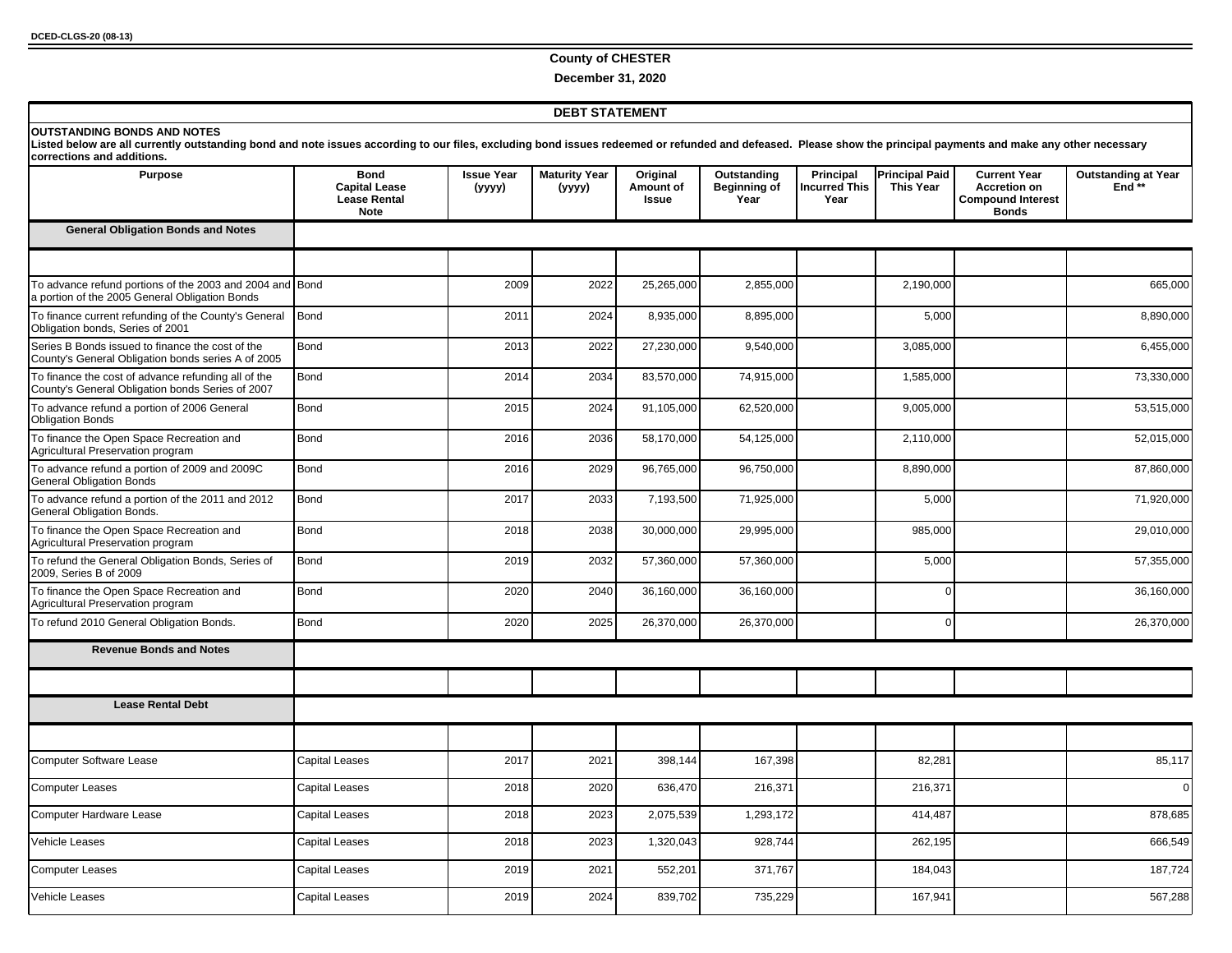#### **County of CHESTER**

#### **December 31, 2020**

#### **DEBT STATEMENT**

| <b>OUTSTANDING BONDS AND NOTES</b><br>Listed below are all currently outstanding bond and note issues according to our files, excluding bond issues redeemed or refunded and defeased. Please show the principal payments and make any other necessary<br>corrections and additions. |                                                             |                             |                                |                                       |                                            |                                           |                                    |                                                                                        |                                     |
|--------------------------------------------------------------------------------------------------------------------------------------------------------------------------------------------------------------------------------------------------------------------------------------|-------------------------------------------------------------|-----------------------------|--------------------------------|---------------------------------------|--------------------------------------------|-------------------------------------------|------------------------------------|----------------------------------------------------------------------------------------|-------------------------------------|
| <b>Purpose</b>                                                                                                                                                                                                                                                                       | Bond<br><b>Capital Lease</b><br><b>Lease Rental</b><br>Note | <b>Issue Year</b><br>(yyyy) | <b>Maturity Year</b><br>(yyyy) | Original<br>Amount of<br><b>Issue</b> | Outstanding<br><b>Beginning of</b><br>Year | Principal<br><b>Incurred This</b><br>Year | <b>Principal Paid</b><br>This Year | <b>Current Year</b><br><b>Accretion on</b><br><b>Compound Interest</b><br><b>Bonds</b> | <b>Outstanding at Year</b><br>End** |
| Computer Hardware Lease                                                                                                                                                                                                                                                              | Capital Leases                                              | 2019                        | 2024                           | 1,157,443                             | 944,685                                    |                                           | 221,736                            |                                                                                        | 722,949                             |
| Computer Leases                                                                                                                                                                                                                                                                      | Capital Leases                                              | 2020                        | 2023                           | 777,857                               |                                            | 777,857                                   | 254,169                            |                                                                                        | 523,688                             |
| Vehicle Leases                                                                                                                                                                                                                                                                       | Capital Leases                                              | 2020                        | 2024                           | 287,828                               |                                            | 287,828                                   | 23,678                             |                                                                                        | 264,150                             |
| Other                                                                                                                                                                                                                                                                                |                                                             |                             |                                |                                       |                                            |                                           |                                    |                                                                                        |                                     |
|                                                                                                                                                                                                                                                                                      |                                                             |                             |                                |                                       |                                            |                                           |                                    |                                                                                        |                                     |
|                                                                                                                                                                                                                                                                                      |                                                             |                             |                                |                                       |                                            |                                           |                                    |                                                                                        |                                     |
|                                                                                                                                                                                                                                                                                      |                                                             |                             |                                |                                       |                                            |                                           |                                    |                                                                                        |                                     |

If you have a GAAP basis financial statement with footnotes, please provide the information below.

#### **GUARANTEED DEBT SECTION (Optional Information)**

\*Debt that is guaranteed by the County \$0 (aggregate guaranteed debt) of which \$ 0 (if any) is reported above.

\*The aggregate guaranteed debt amount (first line) in the "Optional Information" section should include any amount of debt guaranteed by the county. If providing this information, please include related amounts reported in the "Debt Statement," if any. Do not include debt payments that are incurred and paid off within the same fiscal year or other items, such as workers' compensation, other postemployment benefits, self-insurance, claim liabilities, compensated absences, etc.

| <b>Total Debt</b>                        | 503.545.000 |
|------------------------------------------|-------------|
| <b>Capitalized lease obligations</b>     | 3,896,150   |
| Plus(less) Unamortized Premium(Discount) | 65,049,540  |
| Net debt                                 | 572,490,690 |

\*\* excludes unamortized premium/discount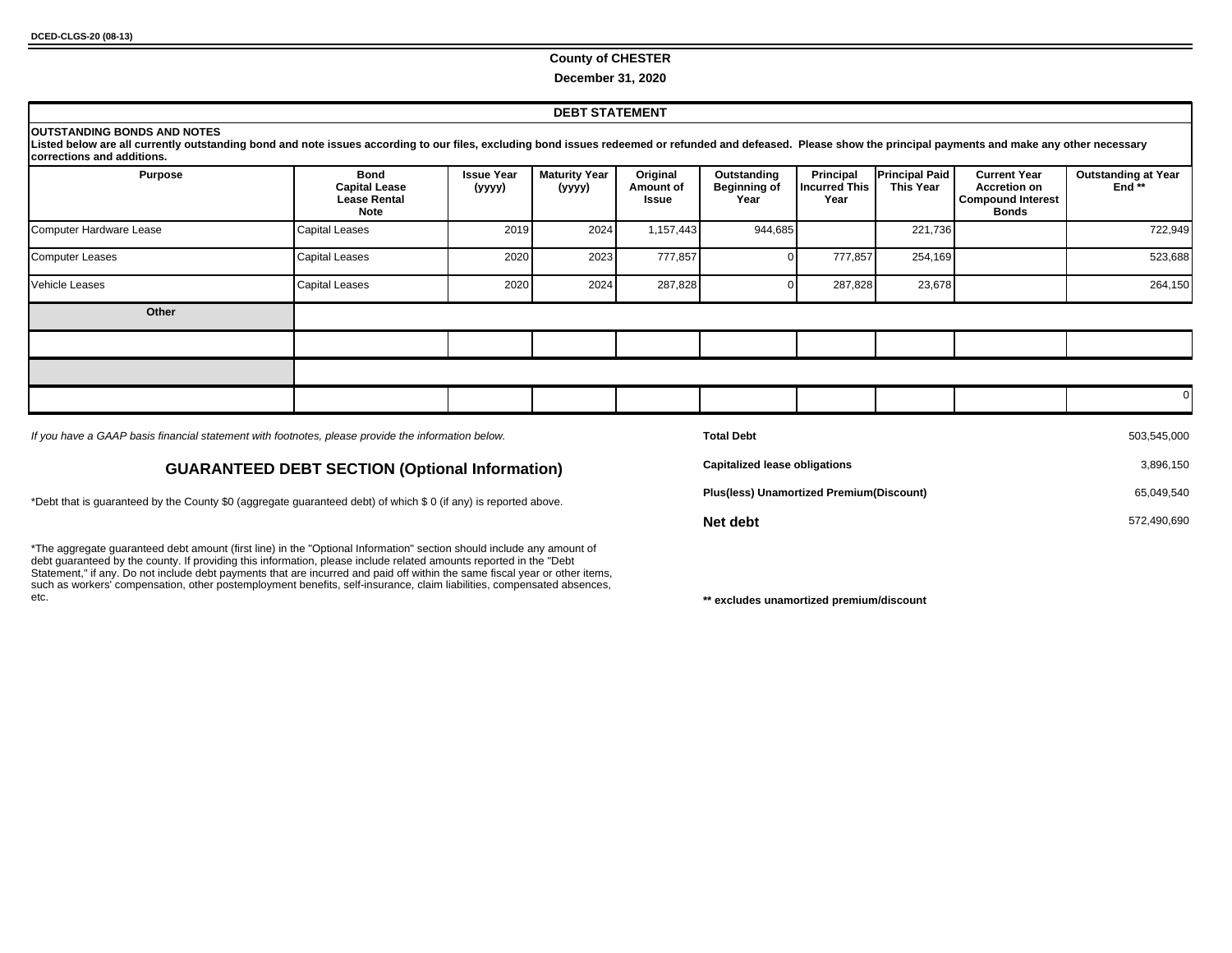#### **County of CHESTER STATEMENT OF CAPITAL ADDITIONS**

**December 31, 2020**

**Total** 

| <b>GOVERNMENTAL-TYPE ACTIVITY:</b>  |           |
|-------------------------------------|-----------|
| General Government - administrative | 1,867,238 |
| General Government - judicial       | 490,434   |
| Public safety                       |           |
| Corrections                         | 268,458   |
| <b>Emergency services</b>           | 3,249,115 |
| Public works                        |           |
| Other: Bridges                      | 2,649,109 |
| Health and welfare                  | 1,044,386 |
| Culture - recreation                | 1,021,731 |
| Conservation                        | 419,821   |
| <b>BUSINESS-TYPE ACTIVITY:</b>      |           |
| Pocopson                            | 83,670    |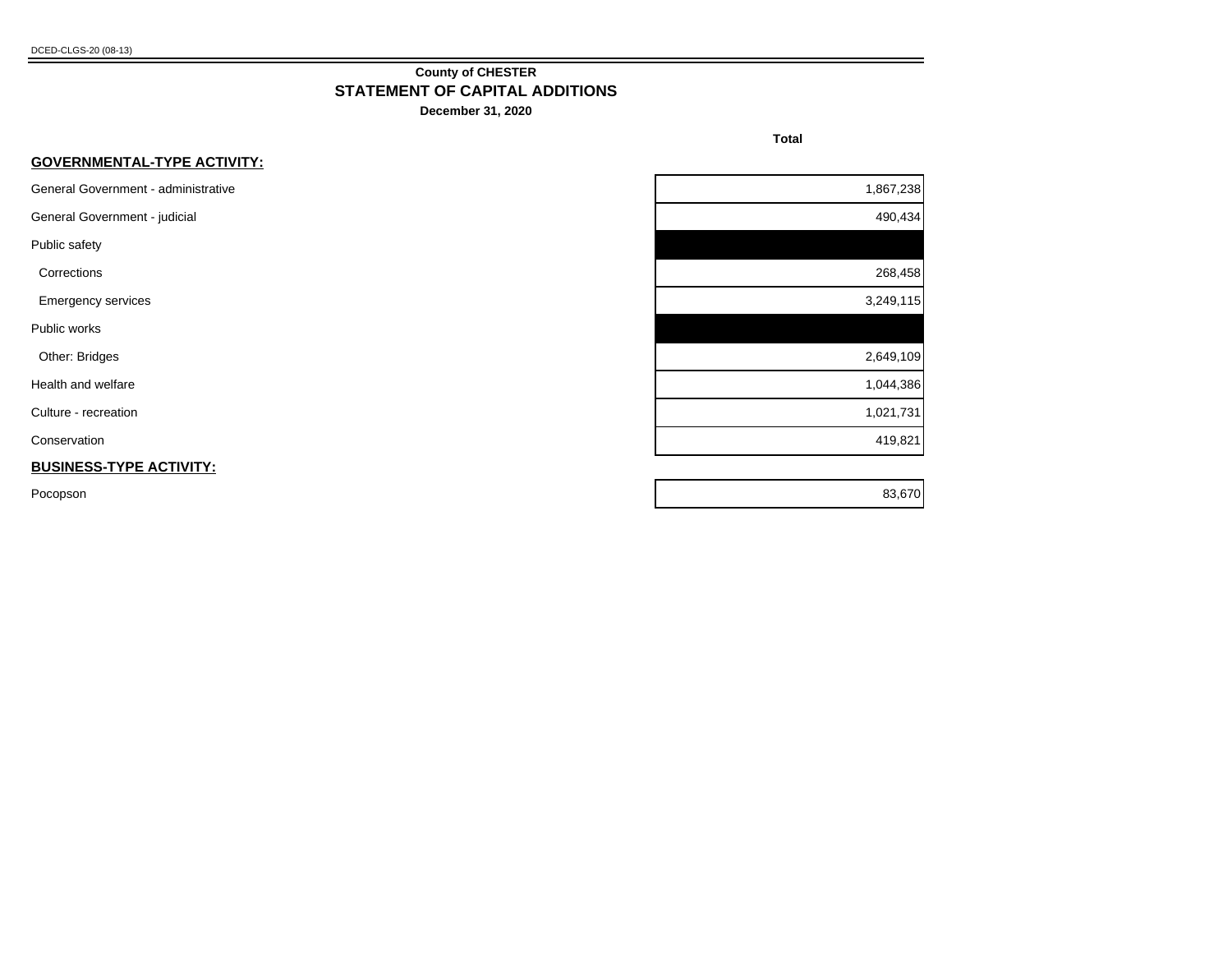#### **County of CHESTER STATEMENT OF CAPITAL ADDITIONS**

**December 31, 2020**

**Total** 

**TOTAL CAPITAL EXPENDITURES 11,093,962**

## **EMPLOYEE COMPENSATION**

Total salaries, wages, commissions, etc. paid this year (including all employees and elected officials) **131,304,897**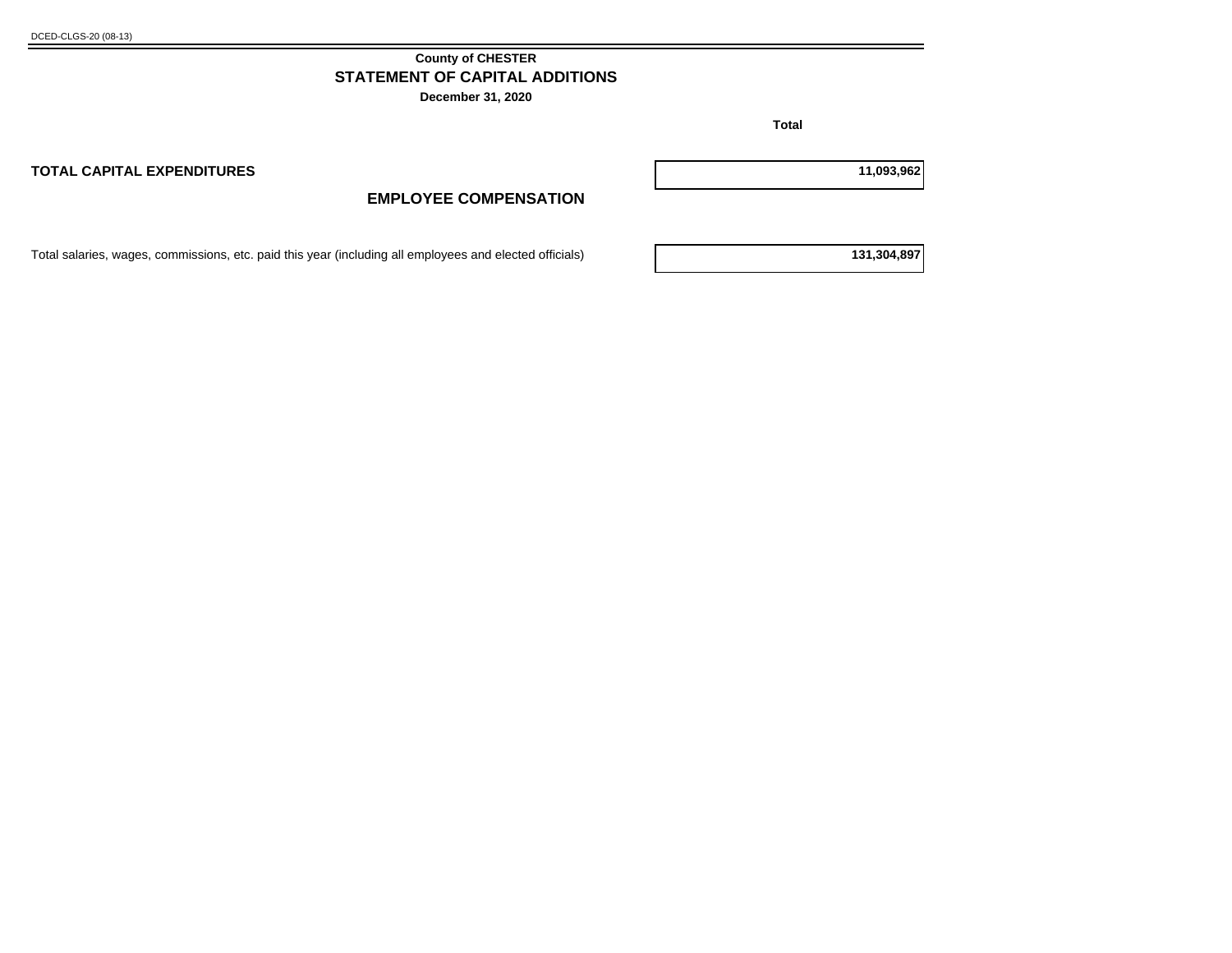#### **ELECTED CONTROLLER'S/AUDITOR'S CERTIFIED OPINION**

To the: Governing Body of the County

President Judge of the Court of Common Pleas

Secretary of the Department of Community & Economic Development

I/We\*, the undersigned, the duly elected (or appointed replacement) and Acting Controller/Auditors\* of the County of CHESTER have audited, adjusted and settled the accounts of the County of CHESTER for the year ended December 31, 2020. My/Our\* audit, adjustment and settlement was made in accordance with Act 103 of 2002 rather than with U.S. generally accepted auditing standards

The County has prepared these financial statements on bases of accounting consistent with U.S. generally accepted accounting principles; consisting of the accrual basis for the government-wide, proprietary fund and fiduciary fund financial statements, and the modified accrual basis for the governmental fund financial statements.

Due to the absence of notes and other disclosures required by U.S. generally accepted accounting principles, these financial statements are not intended to be a complete presentation in accordance with U.S. generally accepted accounting principles.

In my/our\* opinion, these financial statements accurately reflect the results of operations and the financial position of the county of CHESTER for the year ended December 31, 2020

#### **SIGNATURE AND VERIFICATION**

Signed: Signed: Margaret Reif Controller

Subscribed and sworn to before me this 17 day of June, 2021.

Signed: \_\_\_\_\_\_\_\_\_\_\_\_\_\_\_\_\_\_\_\_\_\_\_\_\_\_\_\_\_\_\_\_\_\_\_\_\_\_\_\_\_\_\_\_\_\_\_\_\_\_\_\_\_\_

Witness (Controller)/Auditor (Auditors)

Counties are encouraged to have financial statement audits performed in accordance with U.S. generally accepted auditing standards or the standards applicable to financial audits contained in "Government Auditing Standards", issued by the Comptroller general of the United States. Controllers may submit opinions resulting from such audits in lieu of this page.

| SEAL |  |
|------|--|
|      |  |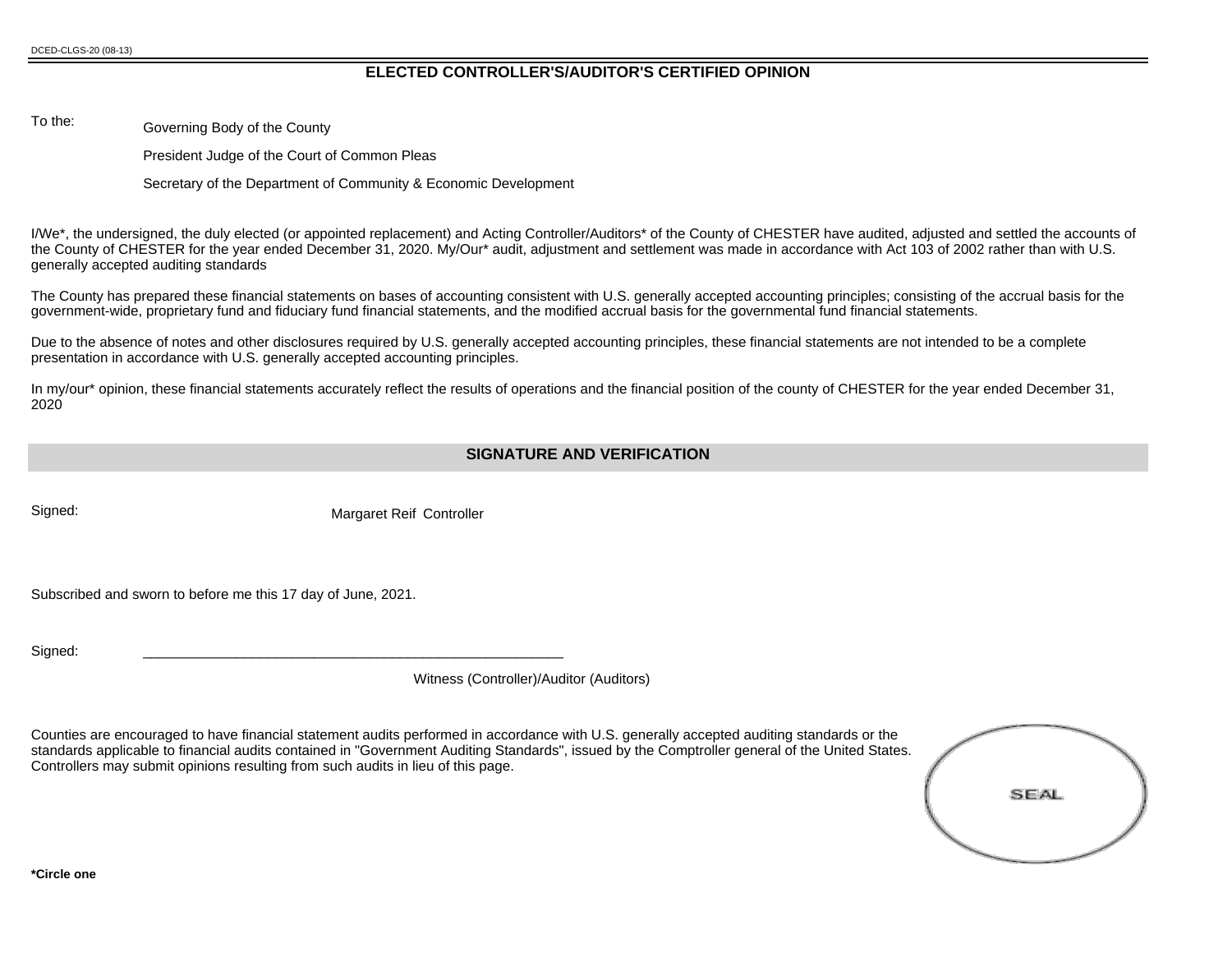

# **COUNTY OF CHESTER** OFFICE OF THE CONTROLLER

313 WEST MARKET STREET, SUITE 6302, P.O. BOX 2748, WEST CHESTER, PA 19380-0991 TELEPHONE: (610) 344-6155 FAX: (610) 344-6750

**MARGARET REIF CONTROLLER** 

June 22, 2021

#### **ELECTED CONTROLLER'S CERTIFIED OPINION**

To the: **Board of County Commissioners** President Judge of the Court of Common Pleas Secretary of the Department of Community and Economic Development

I, the undersigned, the duly elected and acting Controller of the County of Chester, have audited, adjusted and settled the accounts of the County of Chester for the year ended December 31, 2020. My audit, adjustment, and settlement were made in accordance Act 103 of 2002 rather than with U.S. generally accepted auditing standards.

The County has prepared these financial statements on the basis of accounting consistent with U.S. generally accepted accounting principles; consisting of the accrual basis for the government-wide, proprietary fund and fiduciary fund financial statements and the modified accrual basis for the governmental fund financial statements.

Due to the absence of notes and other disclosures required by U.S. generally accepted accounting principles, these financial statements are not intended to be a complete presentation in accordance with U.S. generally accepted accounting principles.

In my opinion, these financial statements accurately reflect the results of operations and the financial position of the County of Chester for the year ended December 31, 2020.

Signed:

nuran-et

Maráaret Rei Controller

**Commonwealth of Pennsylvania** 

**County of Chester** 

 $\lambda$  $\big)$  SS:  $\mathcal{L}$ 

Subscribed and sworn to before me this  $ZZ$  day of  $X$   $W$  202. (Seal)

Signed:

Commonwealth of Pennsylvania - Notary Seal Deborah Lynn Leach, Notary Public **Chester County** My commission expires October 22, 2022 Commission number 1342058

Member, Pennsylvania Association of Notaries

**Notary Public**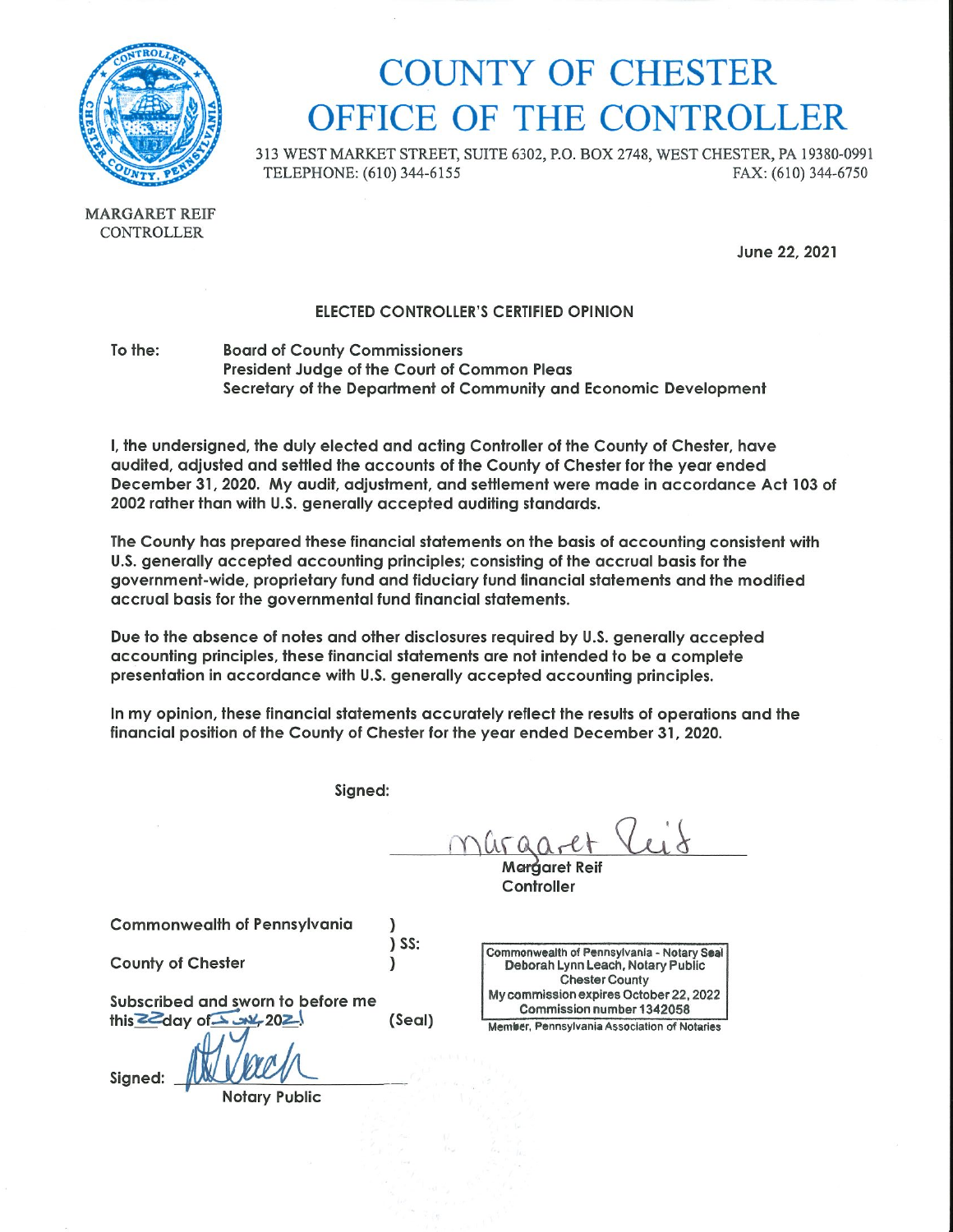

# **COUNTY OF CHESTER** OFFICE OF THE CONTROLLER

313 WEST MARKET STREET, SUITE 6302, P.O. BOX 2748, WEST CHESTER, PA 19380-0991 TELEPHONE: (610) 344-6155 FAX: (610) 344-6750

**MARGARET REIF** CONTROLLER

June 22, 2021

## **REPORT OF THE CONTROLLER**

## **COUNTY OF CHESTER**

## TO THE HONORABLE JUDGES OF THE COURT OF COMMON PLEAS OF CHESTER COUNTY, PENNSYLVANIA

Sir/Madam,

As directed by the Acts of Assembly, I hereby submit the Financial Report which reflects the Revenues and Expenditures of the County of Chester for the year ending December 31, 2020.

Respectfully Submitted,

Margaret lut

Margaret Reif, Controller